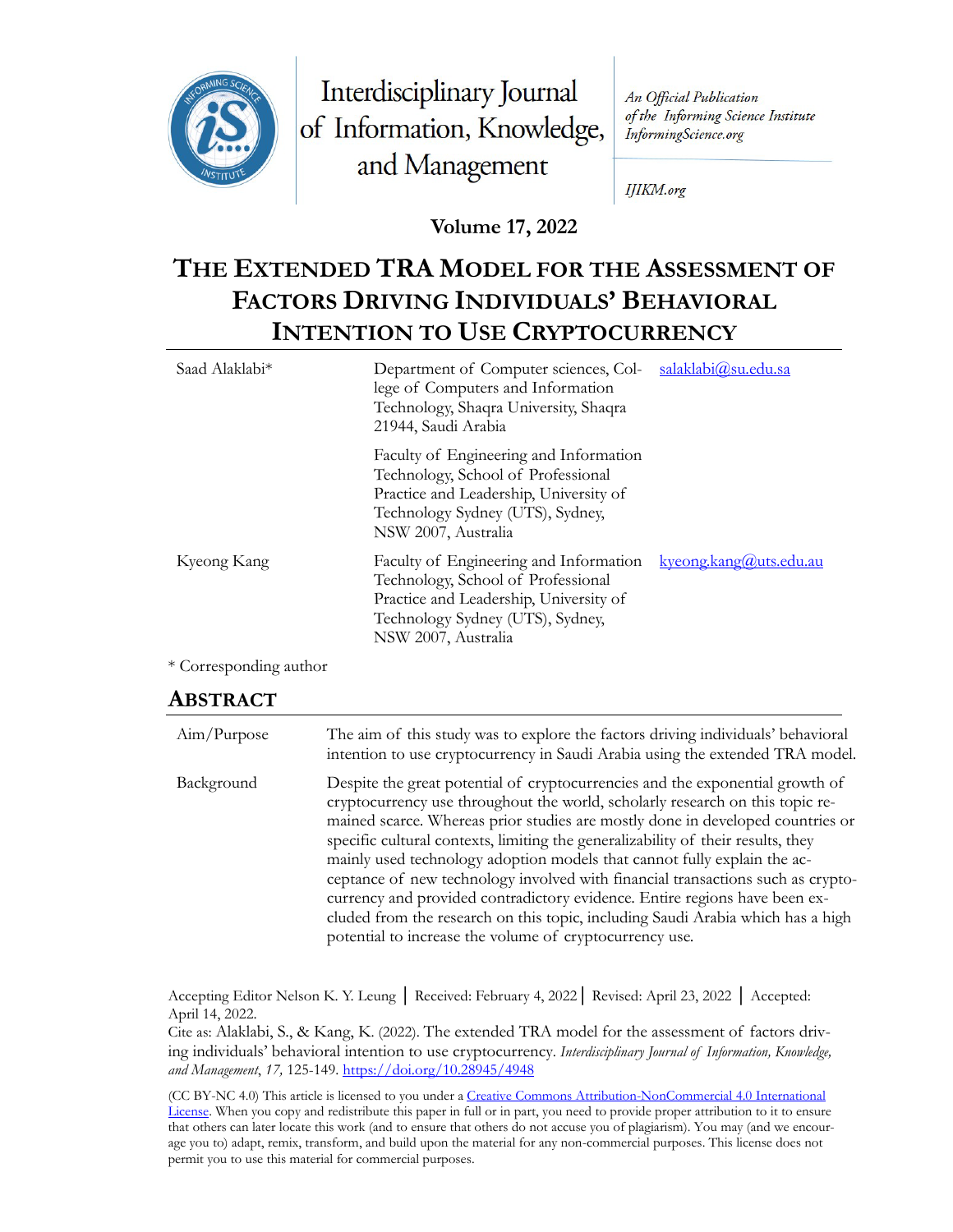| Methodology                          | This study extends the theory of reasoned action (TRA) with the factors from<br>technology adoption models that proved relevant for this topic, namely per-<br>ceived usefulness, perceived enjoyment, perceived innovativeness, and perceived<br>risk with three sub-factors: security, financial, and privacy risk. Data are col-<br>lected using a quantitative research methodology from 181 respondents residing<br>in Saudi Arabia and then analyzed by several methods, including exploratory<br>factor analysis (EFA), confirmatory factor analysis (CFA), and structural equa-<br>tion modeling (SEM).                                                                                                                                                                                                              |
|--------------------------------------|------------------------------------------------------------------------------------------------------------------------------------------------------------------------------------------------------------------------------------------------------------------------------------------------------------------------------------------------------------------------------------------------------------------------------------------------------------------------------------------------------------------------------------------------------------------------------------------------------------------------------------------------------------------------------------------------------------------------------------------------------------------------------------------------------------------------------|
| Contribution                         | This study contributes to the scientific knowledge by extending the TRA model<br>with a range of factors from the technology adoption field, thus enabling the<br>analysis of this topic from human, financial, and technology perspectives and<br>providing additional empirical evidence on the factors that previously either<br>provided contradictory evidence or were not explored in this field. This re-<br>search also provides the first empirical data on this topic in Saudi Arabia and<br>enables further research on the topic and a comparison of the results. The<br>study also contributes to practice by enhancing the actual understanding of the<br>phenomena and providing valuable information and recommendations for gov-<br>ernments, investors, merchants, developers, and the general population. |
| Findings                             | The study found attitude, subjective norm, perceived usefulness, perceived en-<br>joyment, personal innovativeness, privacy risk, and financial risk as significant<br>predictors of the intention to use cryptocurrencies, whereas the influence of se-<br>curity risk was not found to be significant in Saudi Arabia.                                                                                                                                                                                                                                                                                                                                                                                                                                                                                                     |
| Recommendations<br>for Practitioners | Using this study's results, governments can create appropriate legal frameworks,<br>developers can design fewer complex platforms, and merchants may create ap-<br>propriate campaigns that emphasize the benefits of cryptocurrency use and<br>transpire trust in cryptocurrency transactions by enhancing the factors with a<br>positive impact, such as usefulness, enjoyment, and personal innovativeness<br>while reducing concerns of potential users regarding the risky factors. By pro-<br>moting a positive user experience, they can also improve attitudes and social<br>norms towards cryptocurrencies, thus further stimulating the interest in their<br>use.                                                                                                                                                  |
| Recommendations<br>for Researchers   | As this study validated the influence of factors from technology, financial, and<br>human-related fields, researchers may follow this approach to ensure a compre-<br>hensive analysis of this complex topic, especially as privacy risk was never ex-<br>amined in this context, while personal innovativeness, perceived enjoyment, fi-<br>nancial, and security risk were explored in just a few studies. It is also recom-<br>mended that researchers explore the impact of each part of subjective norms:<br>social media, friends, and family, as well as how information on the benefits of<br>cryptocurrencies affects the perception of the factors included.                                                                                                                                                       |
| Impact on Society                    | Understanding the factors affecting cryptocurrency use can help utilize the full<br>potential of cryptocurrencies, especially their benefits for developing countries<br>reflected in safe, speedy, and low-cost financial transactions with no need for an<br>intermediary. The research model of this study could also be used to investigate<br>this topic in other contexts to discover similarities and differences, as well as to<br>investigate other information systems.                                                                                                                                                                                                                                                                                                                                            |
| Future Research                      | Future studies should test this research model in similar and different contexts<br>to determine whether its validity and study results depend on cultural and con-<br>textual factors. They can also include different or additional variables, or use<br>mixed methods, as interviews would augment the comprehension of this topic.                                                                                                                                                                                                                                                                                                                                                                                                                                                                                       |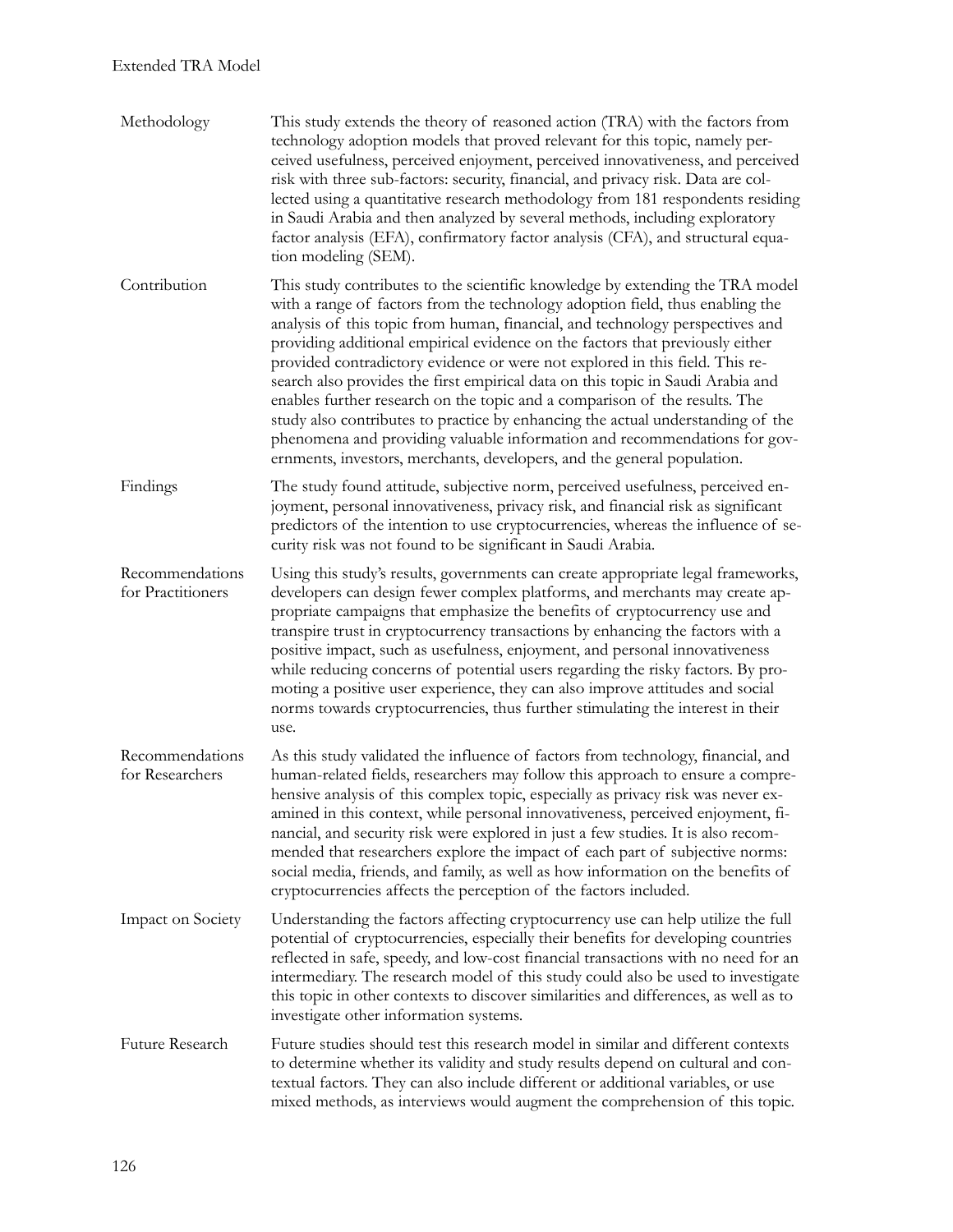Future studies may also explore whether the impact of variables would remain the same if circumstances changed or use cases expanded, and how the preferences of the target population would change within a longitudinal time frame.

Keywords cryptocurrency, TRA model, behavioral intention to use cryptocurrency, Saudi Arabia

### **INTRODUCTION**

In the last 30 years, the world has gone through many changes that have significantly improved the way of life, business, and communication but have also caused many concerns. While globalization provided humankind with many new opportunities, its unequal effects across the world and various corporate scandals provoked its sharp criticism (Aysan et al., 2021). Similarly, the rapid progress of information technology has allowed instant communication and connectedness around the globe, but it also raised concerns about data privacy and security compromising (Abbasi et al., 2021). The result of these processes was increased regulatory control but also a series of counter-surveillance measures like the emergence of the first digital currency Bitcoin after the global crisis in 2008 in response to reduced trust in the official financial system (Nofer et al., 2017).

Based on, at that time, innovative blockchain technology, created by Satoshi Nakamoto, Bitcoin was intended to create a system where individuals can conduct safe, speedy, and low-cost transactions with digital tokens in a virtual environment (Nakamoto, 2008). Soon, more than 1,600 cryptocurrencies entered circulation and several multinational companies accepted cryptocurrency as a payment method, e.g., Microsoft, Dell, Tesla, and Ali-Express (Abbasi et al., 2021). Currently, there are around 300 million cryptocurrency users with around 5.8-11.5 million active wallets (TripleA, 2021), and the cryptocurrency market value reached almost \$2 trillion in 2021 (Coin Market Cap, 2021). For these reasons, cryptocurrency had been anticipated to disrupt the official financial system and become a mainstream currency (Alharbi & Sohaib, 2021). Yet, although its full potential can be achieved only if it is widely accepted by users (Abbasi et al., 2021), cryptocurrency use has remained limited in scope and geographical distribution (Sohaib et al., 2019).

Moreover, despite the different economic implications of cryptocurrencies and the growing interest of private and official stakeholders, scholarly research on the factors that influence individuals' intention to use cryptocurrency is still scarce (Al-Amri et al., 2019; Arias-Oliva et al., 2021). Also, prior studies mostly used technology adoption models that cannot fully explain the acceptance of new technology involved with financial transactions, such as cryptocurrencies (Won-Jun, 2018). Previous research has also provided contradictory evidence on some factors that affect the use of cryptocurrency, while several factors related to technology adoption topics had never been tested in this field (Abramova & Böhme, 2016; Al-Amri et al., 2019; Noreen et al., 2021).

Additionally, prior research on cryptocurrency has mostly been conducted in western countries (Ter Ji-Xi et al., 2021) or specific cultural contexts (Shahzad et al., 2018; Walton & Johnston, 2018; Zamzami, 2020), which limits the applicability of their results in other cultural contexts, especially the specific ones such as Saudi Arabia. First, Saudis are keen to early adopt any new technology, which ranks Saudi Arabia among the 50 most technologically advanced countries in the world (Getzoff, 2020). Thus, Saudi Arabia has the high potential to increase the scope of cryptocurrency use and take advantage of potentially high returns on investments in cryptocurrencies, cost savings in financial transactions, and opportunities for other use cases, such as a payment method.

Yet, although the rate of cryptocurrency use is growing (Al Bawaba, 2021), it is still in the initial stage (Noreen et al., 2021; TripleA, 2021). Most Saudis are aware of cryptocurrency's existence and features, but only a minority use them (Noreen et al., 2021). There is also an ongoing debate about cryptocurrency compliance with *Sharia* law (Asif, 2018). Moreover, the Saudi government has not yet approved Bitcoin as a currency for the general population, but allowed its use for government-to-government payments with the UAE and domestic and cross-border commercial bank transactions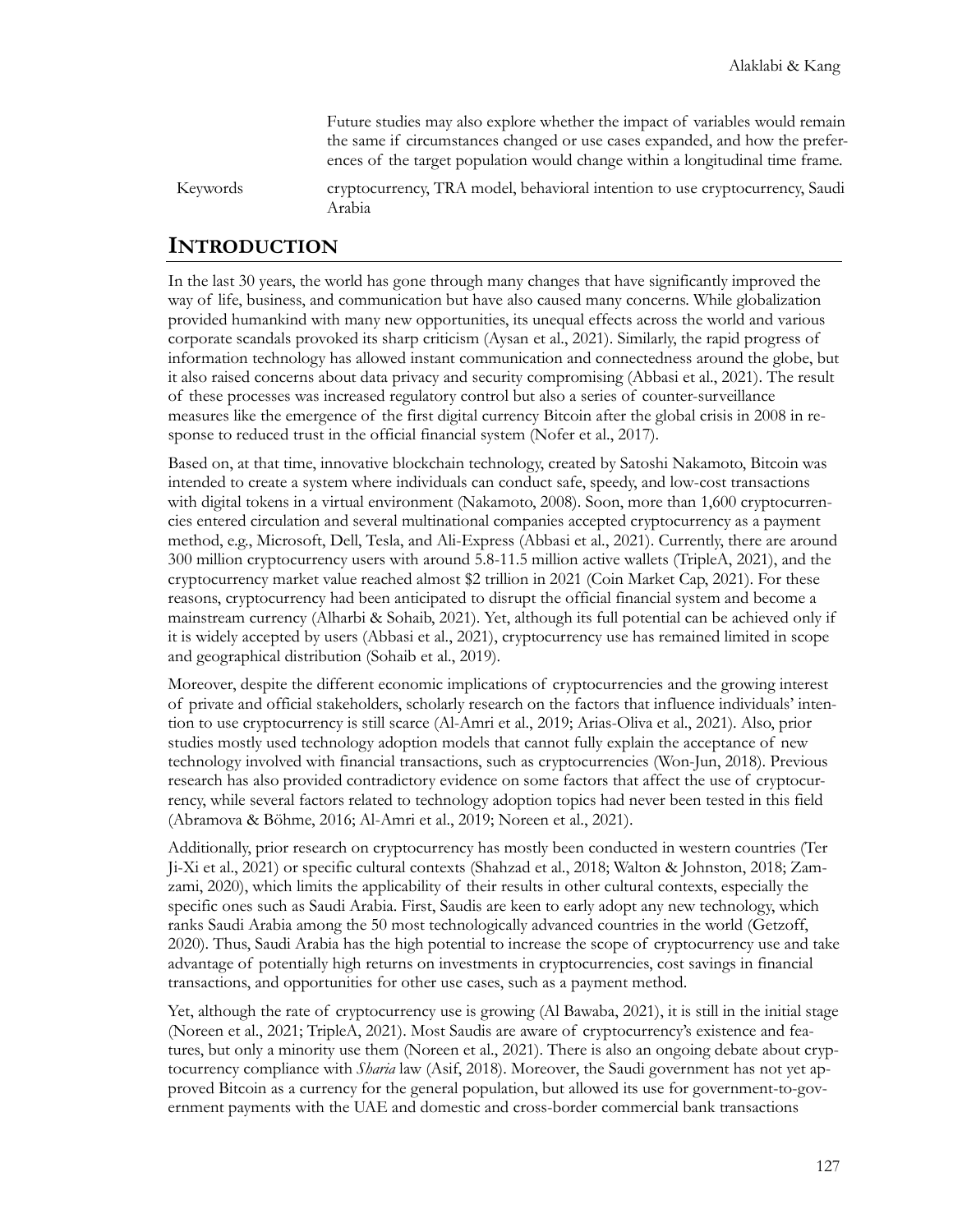(Saudi Central Bank & Central Bank of the UAE, 2020, p. 16), thus sending confusing signals to potential users. For these reasons, understanding the factors affecting cryptocurrency use in this country is pivotal. Still, due to date, there were only two exploratory studies on cryptocurrencies in Saudi Arabia – one on the general image of digital currency in Saudi Arabia (Noreen et al., 2021), and one about attitudes towards cryptocurrency in the five GCC countries, including Saudi Arabia (Abdeldayem & Aldulaimi, 2020).

In this regard, the purpose of this study was to explore the factors that influence the behavioral intention of Saudi citizens to use cryptocurrency. The primary objective was to discover what motivates and what deters individuals from using cryptocurrencies in Saudi Arabia, while the secondary objective was to explore the direct and indirect relations between these factors. The study has several contributions. To fill the gap of mostly technology-based prior research on cryptocurrency and examine this topic from human, financial, and technology perspectives, this study developed a unique research model based on the attitudinal theory of reasoned action (TRA) that was extended with several factors from technology adoption models that have been proven relevant for this field. By empirically testing this model in Saudi Arabia, the study enriches the theoretical knowledge and provides the first empirical data on this topic in Saudi Arabia, enhances the comprehension of this phenomenon, and provides valuable information and recommendations for various stakeholders, such as governments, investors, merchants, developers, and the general population.

The paper is organized as follows. The next section presents the theoretical background by discussing cryptocurrency features, previous empirical research on behavioral intention to use cryptocurrency, and theories employed to examine this topic. The following section discusses hypotheses development and the research model, followed by the section that describes the research methodology. The next section presents the results of this study, followed by a discussion of the findings and their implications. Finally, the last section presents the conclusion and limitations of this study and provides future research directions.

# **THEORETICAL BACKGROUND**

# INTRODUCTION TO CRYPTOCURRENCY

Cryptocurrency is a digital token that users exchange within a distributed, decentralized, peer-to-peer virtual network (Hileman & Rauchs, 2017). Each cryptocurrency transaction is triggered by a private key that proves the ownership of cryptocurrencies and then validated with secure cryptographic algorithms (Nakamoto, 2008). For this reason, there is no need for third-party validation of transactions (Rejeb et al., 2021). Validated transactions are then grouped into blocks and linked to each other creating a shared ledger that is constantly updated providing users with the entire transaction history (Nakamoto, 2008). Users have no identities attached and can leave this network at any time (Hileman & Rauchs, 2017).

The first cryptocurrency was Bitcoin which emerged in 2008 after the global crisis. Its great popularity led to the emergence of over 1,600 cryptocurrencies enabling the creation of an ecosystem where cryptocurrencies are exchanged among themselves or with national currencies (Hileman & Rauchs, 2017). Simultaneously with the growing rate of its acceptance by individuals and merchants, cryptocurrency value and use cases have increased in the same span (Rejeb et al., 2021). Currently, the most often use case of cryptocurrency is a speculative investment, when users tend to obtain potentially high yield because of cryptocurrency's high price variations (Baur et al., 2018). For instance, Bitcoin's value in 2017 was \$15,000, and at the end of 2021 was \$62,256 (Coin Market Cap, 2021). In developing countries, cryptocurrency use also provides better access to savings and credit facilities (Manyika et al., 2016). Users may also earn a fee from the network for mining, or computing large amounts of hashes to find valid blocks to add them to the blockchain (Rejeb et al., 2021). Cryptocurrency is also used as a medium of exchange between countries and platforms, but one of the most promising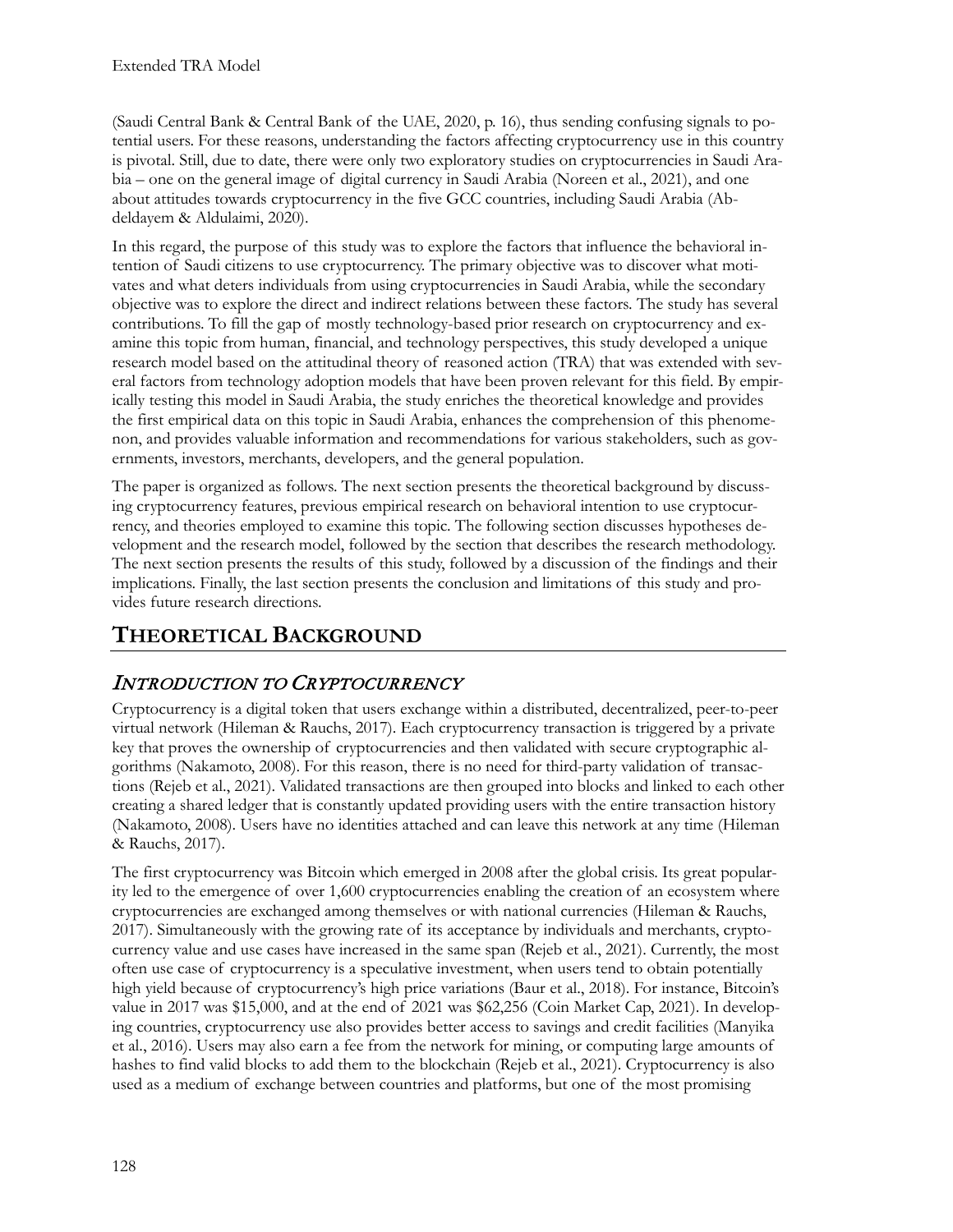cryptocurrency use cases is its use as a payment method that currently involves more than 18,000 businesses in different industries (Abbasi et al., 2021; Al-Amri et al., 2019; Hileman & Rauchs, 2017).

Yet, cryptocurrencies have also raised concerns regarding their security and impact on society (Al-Amri et al., 2019). As there is no central authority that monitors this system, users cannot recover their funds in case of theft of cryptocurrencies by malware attacks or their accidental loss (Shovkhalov & Idrisov, 2021). There were also several scams, e.g. BitGrail in Italy, Mt. Gox in Japan, and Cubits in the UK (Mangano, 2020). Moreover, the anonymity of cryptocurrency users may create a shadow economy (Nofer et al., 2017) and black markets for illegal operations, like drug trafficking, weapons trade, or fraudulent transactions that cannot be traced nor restricted (Aysan et al., 2021). There is also a harmful environmental impact of cryptocurrencies mining due to the vast energy consumption (Saiedi et al., 2021). For these reasons, some countries discourage cryptocurrency use, e.g. Germany and the US (Rejeb et al., 2021), some prohibit it, like China, Iran, and Bangladesh (Pandya et al., 2019), while some try to regulate this area, or develop their own cryptocurrencies (Mangano, 2020; Nofer et al., 2017).

Despite that, cryptocurrency use has been growing constantly, reaching a market cap of almost \$2 trillion (Coin Market Cap, 2021), with 16,000 million units of Bitcoin in circulation (Rejeb et al., 2021). Yet, it is still limited and unequally distributed around the globe, so the potentials for its use remain untapped (Abbasi et al., 2021; Alharbi & Sohaib, 2021). For instance, in Saudi Arabia, there were 452,778 users in 2021, which is just 1.30% of the entire population and is very low compared to 12.73% in Ukraine, 11.91% in Russia, 8.31% in the US, or 7.30% in India (TripleA, 2021). Yet, Saudi Arabia has recently recorded a growing interest in cryptocurrency investment (Al Bawaba, 2021), which imposes the need to find out what may additionally improve the rate of cryptocurrency use so that cryptocurrency potentials can be fully employed.

### EMPIRICAL RESEARCH ON BEHAVIORAL INTENTION TO USE **CRYPTOCURRENCY**

Regardless of the growing interest of researchers, scholarly research about factors influencing cryptocurrency use both remained scarce and provided contradictory evidence (Al-Amri et al., 2019; Arias-Oliva et al., 2021). Although most studies found a positive attitude towards cryptocurrency as the most significant predictor of behavioral intention towards its use (Albayati et al., 2020; Mazambani & Mutambara, 2019; Schaupp & Festa, 2018; Zamzami, 2020), they found different factors affecting this attitude. For example, trust was found as the most significant factor for a positive attitude toward Bitcoin use in South Africa (Jankeeparsad & Tewari, 2018), Korea (Lee et al., 2018), Malaysia (Sas & Khairuddin, 2017), Cyprus (Zarifis et al., 2014), and China (Shahzad et al., 2018). Yet, Alaeddin and Altounjy (2018) also found the influence of user satisfaction, Sohaib et al. (2019) found the influence of innovativeness and optimism, whereas Sun et al. (2020) and Ostern (2018) found the knowledge about cryptocurrencies as the most significant factors of a positive attitude towards cryptocurrencies.

Similarly, Walton and Johnston (2018) discovered that people rather invest in Bitcoin if their social group of family, friends, and peers have a positive attitude towards cryptocurrency and invest in it, which was confirmed by several studies (Boxer & Thompson, 2020; Gazali et al., 2019; Jankeeparsad & Tewari, 2018; Kim, 2021; Schaupp & Festa, 2018). Still, Zamzami (2020) has not found subjective norm as an influencing factor in Indonesia, nor Mazambani and Mutambara (2019) in South Africa, Ullah et al. (2021) found its negligible impact in Pakistan, and Arias-Oliva et al. (2021) discovered it as an enabling factor with a positive influence on intention to use cryptocurrency in Spain.

Also, several studies found a significant negative effect of perceived risk on the intention to use cryptocurrency (Abramova & Böhme, 2016; Gazali et al., 2019; Gil-Cordero et al., 2020; Sohaib et al., 2019; Sun et al., 2020), whereas other studies have not found its influence (Nadeem et al., 2021; Nuryyev et al., 2018; Ter Ji-Xi et al., 2021; Yoo et al., 2020), and Arias-Oliva et al. (2021) found its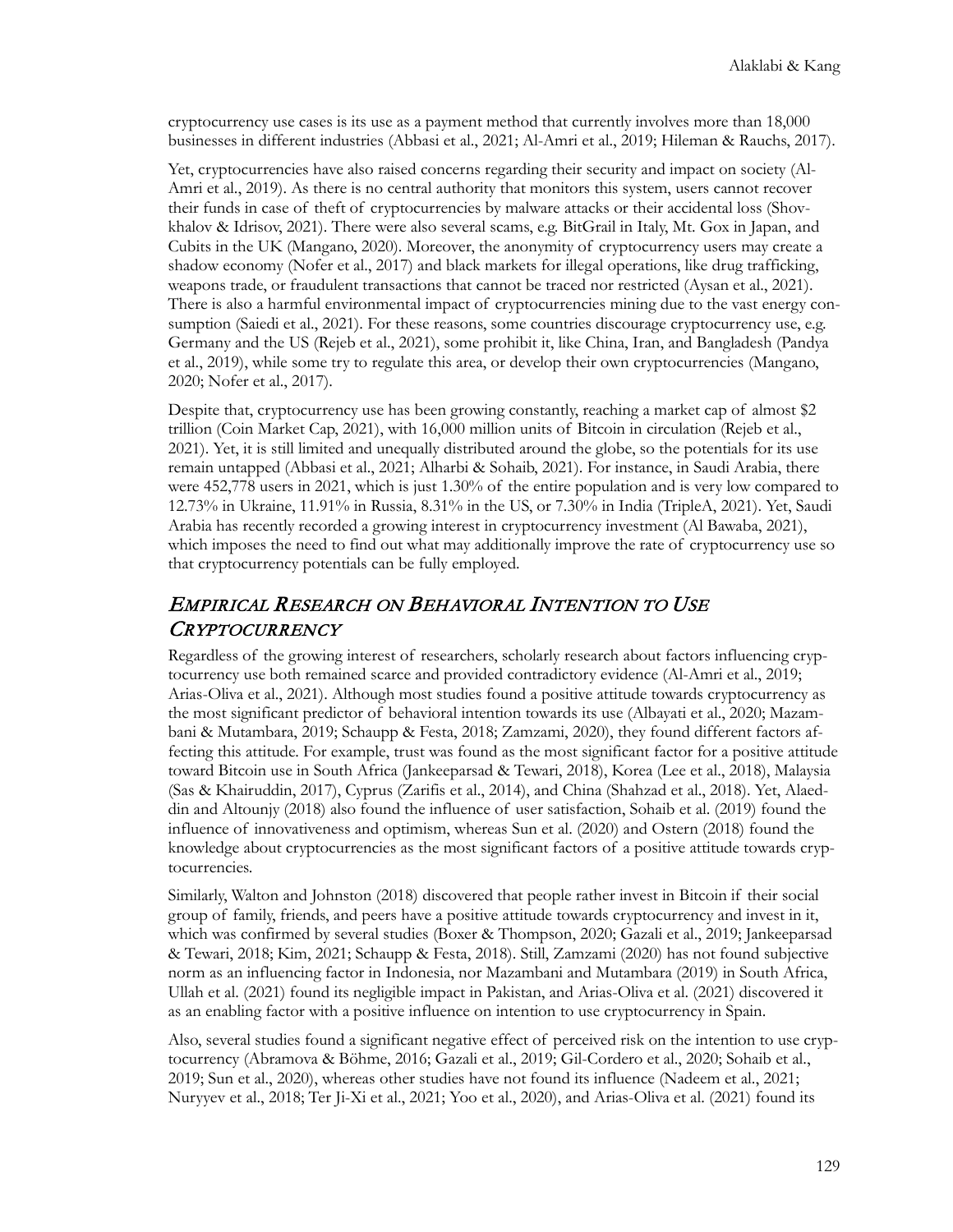both positive and negative influence depending on specific circumstances and social influences. Some studies also found a significant positive impact of perceived usefulness and ease of use (Albayati et al., 2020; Arias-Oliva et al., 2019; Nadeem et al., 2021; Nuryyev et al., 2018), and other authors only found their indirect effect (Shahzad et al., 2018; Walton & Johnston, 2018), or that it fluctuates within various consumer categories (Janssen et al., 2015). Similarly, while several studies found personal innovativeness as a good predictor of intention to use cryptocurrency (Abbasi et al., 2021; Sohaib et al., 2019; Sun et al., 2020), others found it had a negligible impact (Ullah et al., 2021). Previous studies have also found the impact of perceived benefits (Gazali et al., 2019; Yoo et al., 2020), performance expectancy (Arias-Oliva et al., 2019), effort expectancy and facilitating condition (Jankeeparsad & Tewari, 2018; Ter Ji-Xi et al., 2021), perceived enjoyment (Nadeem et al., 2021), and other factors.

Therefore, depending on their research model, studies have found the impact of different factors, or they found the different influences of the same factors due to different cultural and other contexts. Moreover, some regions remained unexplored regarding this topic. For example, there were only two exploratory studies in Saudi Arabia although Saudis are inclined to early adopt any new technology (Getzoff, 2020; Saudi General Authority for Statistics, 2021). Abdeldayem and Aldulaimi (2020) found that 83.6% in the five GCC countries – Bahrain, Kuwait, Oman, Saudi Arabia, and UAE – at least heard about cryptocurrencies, but 85% still do not own any kind of cryptocurrency, whereas Noreen et al. (2021) discovered that 67% Saudis are aware of Bitcoin existence, but still hesitate to use it due to a lack of trust and no backup of official institutions, as well as due to the confusing stance of the government towards Bitcoin acceptance as a payment method.

Therefore, prior research either provided contradictory evidence on some factors influencing intention to use cryptocurrency or not included some factors and countries at all, while their results also cannot be generalized for all cultural contexts. Hence, more research is needed to find out what motivates and what deters people from using cryptocurrency in specific contexts such as Saudi Arabian.

# THEORY OF REASONED ACTION (TRA)

The theory of reasoned action (TRA), developed in the 1980s by Fishbein and Ajzen (1980), tends to explain human behaviors that are under the control of individuals. Originating from social psychology, this theory argues that the primary determinant of behavior is a person's intention to perform that behavior, or the degree to which a person is willing to execute that behavior. Behavioral intention is under the influence of two factors – an individual's attitude towards that behavior and subjective norms (Ajzen, 2020). The attitude towards certain behavior refers to an individual's evaluation of the effects of performing that behavior, whereas the subjective norm is an individual's perception of social pressure towards performing (or not) that behavior (Fishbein & Ajzen, 1980). Therefore, the TRA theory suggests a linear relationship in which attitude and subjective norm influence behavioral intention, subsequently determining the actual behavior of an individual. Hence, the higher the social pressure and the better the attitude towards certain behavior, the greater the intention towards performing that behavior, and thus more likely that behavior to be executed.

The main strength of the TRA lies in its simplicity, good explanatory power, and its ability to employ an array of factors that work jointly in affecting an individual's behavior linearly and sequentially (Ajzen, 2020; Boxer & Thompson, 2020). In this regard, it can be used in different areas of research, including the field of cryptocurrency use (Al Shehhi et al., 2014). For instance, Gazali et al. (2019) used the TRA to explain the relationship between the factors influencing the intention to invest in Bitcoin, whereas Boxer and Thompson (2020) used the TRA in combination with the theory of planned behavior (TPB) to explain the role of herd behavior in cryptocurrency investment markets. The explanatory power of this theory is also confirmed in other technology adoption fields, such as the acceptance of Internet banking services (Al-Ajam & Nor, 2015) and e-government systems (Rana & Dwivedi, 2015).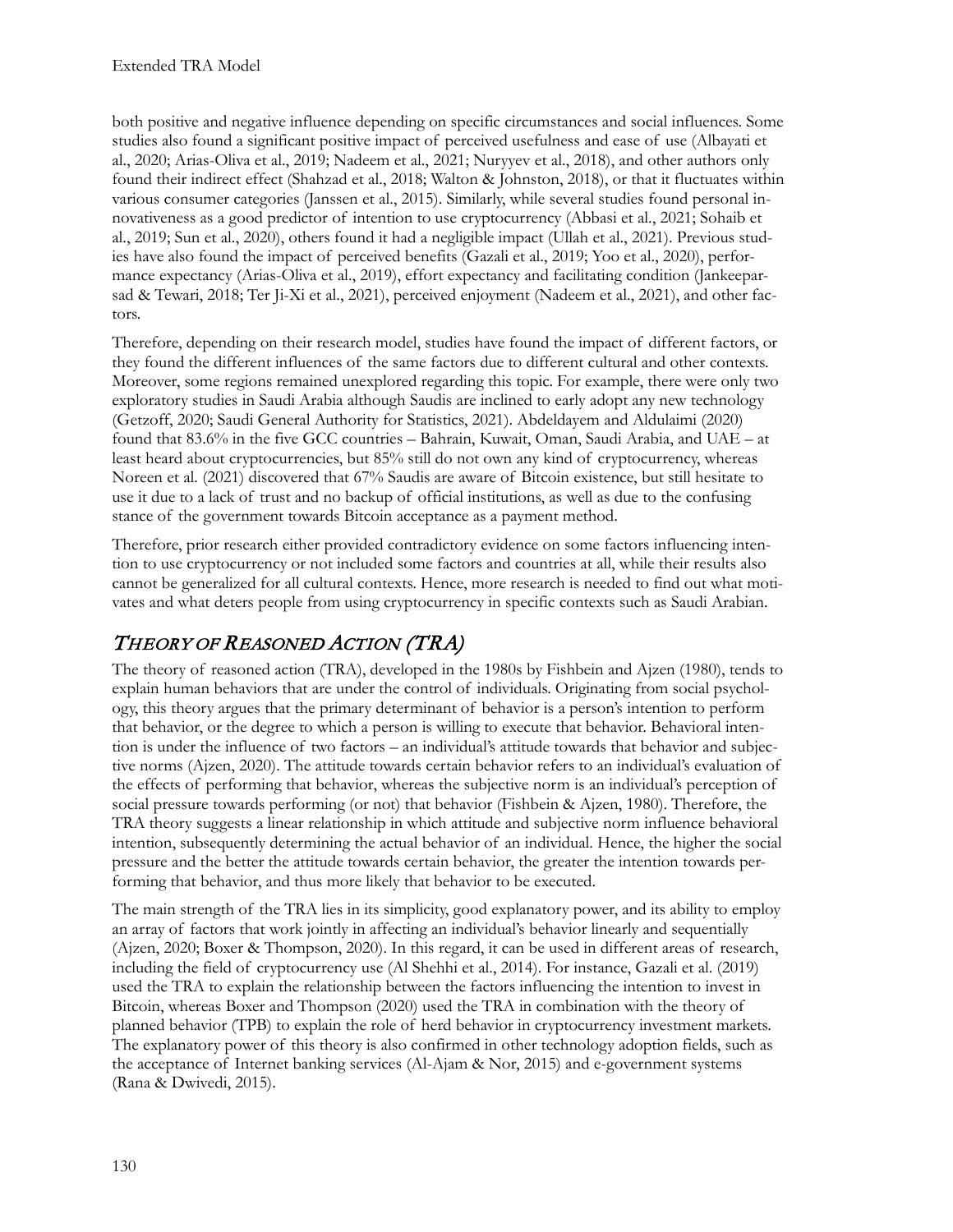Still, prior studies on cryptocurrency mostly used technology adoption models. The most used was the Technology Acceptance Model (TAM) which implies that the intention to accept new technology depends on perceived usefulness and perceived ease of use of new technology (Venkatesh et al., 2003). The Unified Theory of Acceptance and Use of Technology (UTAUT) identifies four determinants of intention to use new technology: performance expectancy, effort expectancy, social influence, and facilitating condition (Venkatesh et al., 2003). The Technology Readiness Index (TRI) involves optimism and innovativeness as motivators to accept new technology, and discomfort and insecurity as inhibitors of its use (Parasuraman, 2000). Also, the Diffusion of Innovation Theory (DIT) implies that new technology is accepted over time, through a communication process, depending on its relative advantages, observability, trialability, complexity, and compatibility (Min et al., 2019).

Although each of these models explores different factors, their common element is the relevance of individual beliefs and attitudes, previous experience, and social influences on behavior towards new technology. However, these models cannot fully explain the acceptance of new technology involved with financial transactions such as cryptocurrency (Won-Jun, 2018) since it, besides the novelty, includes various financial, security, and human risks that can be better explained with attitudinal models such as the TRA and TPB (Al-Amri et al., 2019). Therefore, the best approach to research this topic comprehensively is to combine the factors from technology adoption and attitudinal models, as some previous studies have already done (Boxer & Thompson, 2020; Ullah et al., 2021; Yoo et al., 2020). Following their approach, this study has combined the attitudinal TRA model with several factors from technology adoption models that proved relevant for this topic of research in the Saudi Arabian context.

# **HYPOTHESES DEVELOPMENT AND RESEARCH MODEL**

Given the above explanations and identified research gaps, this study has explored three factors of the attitudinal TRA model – subjective norm, attitude, and behavioral intention – and three factors from technology adoption models that proved relevant in the field of cryptocurrency use – perceived usefulness, perceived enjoyment, and perceived innovativeness – as well as the perceived risk that is imminent to financial transactions.

# SUBJECTIVE NORM

Subjective norm, as part of the TRA model, refers to a subjective evaluation of social pressure from a relevant reference group to exhibit certain behavior (Ajzen, 2020). When a person believes that its reference group, such as society or friends and family, perceives certain technology positively or is engaged in its use, the likelihood of its usage by that person increases (Walton & Johnston, 2018). Its effect on cryptocurrency use has been proved in several studies. According to Al-Amri et al. (2019), cryptocurrency use depends on the rate of its use by other people. Boxer and Thompson (2020) found that individuals show herd behavior by imitating others who invest in Bitcoin, which confirms a positive impact of subjective norms on both attitude and intention towards cryptocurrency use. Similar findings had Kim (2021) who explored the use of Bitcoin in the era of COVID-19 in the United States, as well as other studies that explored this factor (Gazali et al., 2019; Jankeeparsad & Tewari, 2018; Schaupp & Festa, 2018; Walton & Johnston, 2018). Accordingly, the study tested the following hypothesis:

**H1**: Subjective norm has a significant positive effect on the intention to use cryptocurrency in Saudi Arabia.

### **ATTITUDE**

Attitude is the second factor in the TRA model (Ajzen, 2020), which refers to the sum of a person's subjective knowledge regarding certain behavior and its subjective evaluation of the effects of per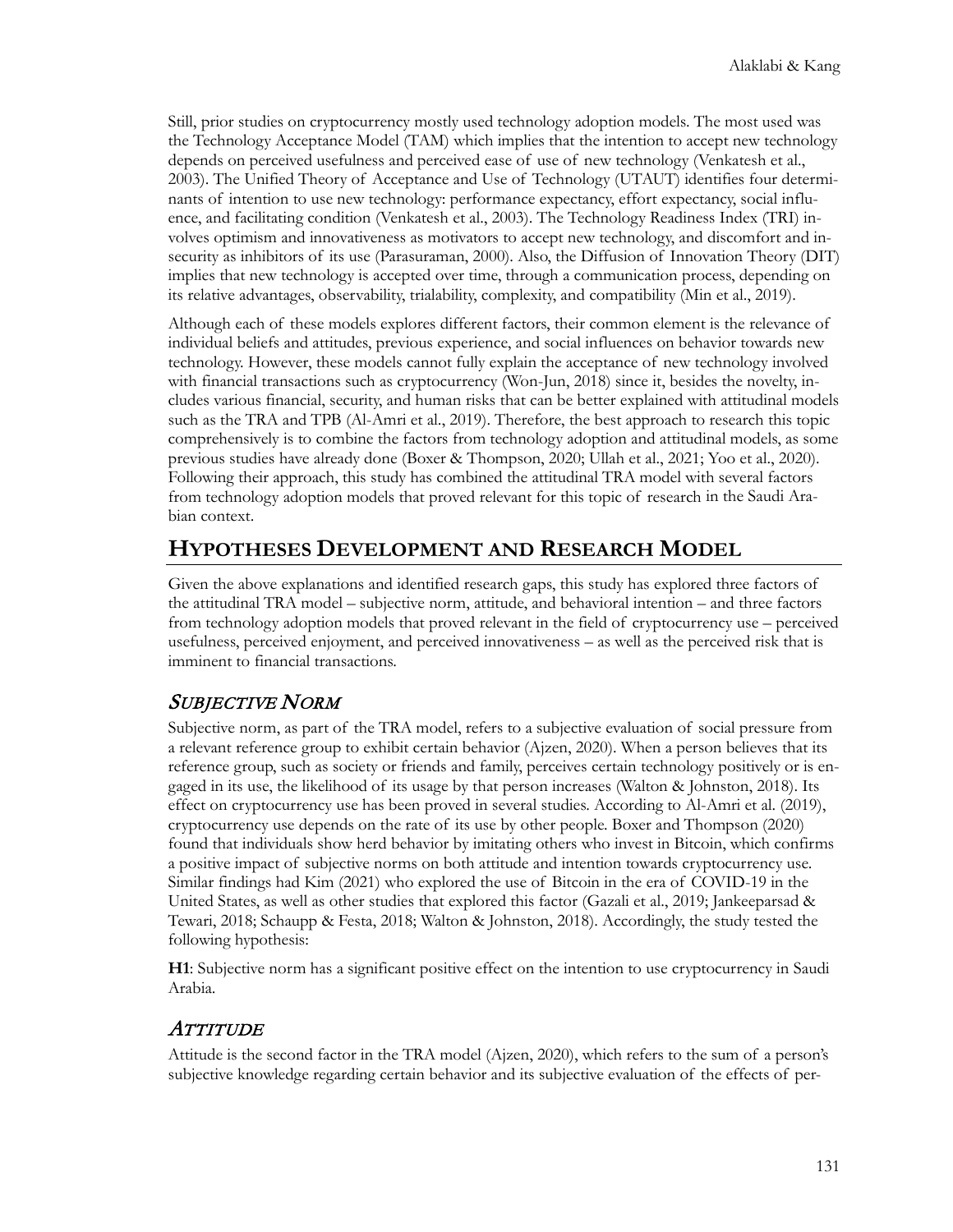forming this behavior, in this case, cryptocurrency use, that directly influences its behavioral intention to execute such behavior, in this case, to use (or not) cryptocurrency (Yoo et al., 2020). As mentioned, several studies found attitude as a significant factor in the intention to use cryptocurrency. According to Albayati et al. (2020), Gazali et al. (2019), and Boxer and Thompson (2020), attitude is a strong predictor of behavioral intention to use cryptocurrencies for financial transactions, whereas Zamzami (2020) found it as the only significant factor of using digital money in Indonesia. The attitude was also a good predictor of cryptocurrency use in Korea (Yoo et al., 2020), South Africa (Mazambani & Mutambara, 2019), and the US (Schaupp & Festa, 2018). In line with that, the following hypothesis was tested:

**H2**: Attitude has a significant positive effect on the intention to use cryptocurrency in Saudi Arabia.

### PERCEIVED RISK

Perceived risk is an individual's subjective evaluation of the amount of danger or possible negative consequences involved in cryptocurrency use (Mendoza-Tello et al., 2018). Therefore, it negatively influences the intention to use cryptocurrency (Abramova & Böhme, 2016; Gil-Cordero et al., 2020; Sun et al., 2020) since the insecurity of cryptocurrencies acts as an inhibitor of their use (Sohaib et al., 2019). Still, perceived risk was not found to be significant for the intention to use cryptocurrency in Spain (Arias-Oliva et al., 2019), Korea (Yoo et al., 2020), Taiwan (Nuryyev et al., 2018), and Malaysia (Ter Ji-Xi et al., 2021). Given this contradictory evidence, and to explore this factor in more detail, perceived risk in this study has been divided into the three sub-types – privacy risk, security risk, and financial risk.

#### **Privacy risk**

Privacy risk refers to the perceived possibility of privacy data loss that could occur as a consequence of adopting new technology (Abramova & Böhme, 2016). Although this construct has not yet been employed in the cryptocurrency use field, prior studies have shown that potential users have concerns about possible data leaks (Abramova & Böhme, 2016) due to malware attacks, theft, or accidental loss of their private key (Nofer et al., 2017). In this regard, this study has tested the following hypotheses:

**H3a**: Privacy risk has a significant negative effect on attitude towards cryptocurrency use in Saudi Arabia.

**H4a**: Privacy risk has a significant negative effect on the intention to use cryptocurrency in Saudi Arabia.

#### **Security risk**

Security risk refers to the subjective evaluation of the technical security of cryptocurrency (Nuryyev et al., 2018). According to Abramova and Böhme (2016), potential users have concerns regarding possible failures of this technology, which is why perceived security is a strong predictor of their attitude and intention to use Bitcoin (Sohaib et al., 2019; Won-Jun, 2018). Accordingly, the following hypotheses were tested:

**H3b**: Security risk has a significant negative effect on attitude towards cryptocurrency use in Saudi Arabia.

**H4b**: Security risk has a significant negative effect on the intention to use cryptocurrency in Saudi Arabia.

#### **Financial risk**

Financial risk accounts for the subjective evaluation of possible monetary losses associated with cryptocurrency use (Gazali et al., 2019). Although it is imminent to financial transactions related to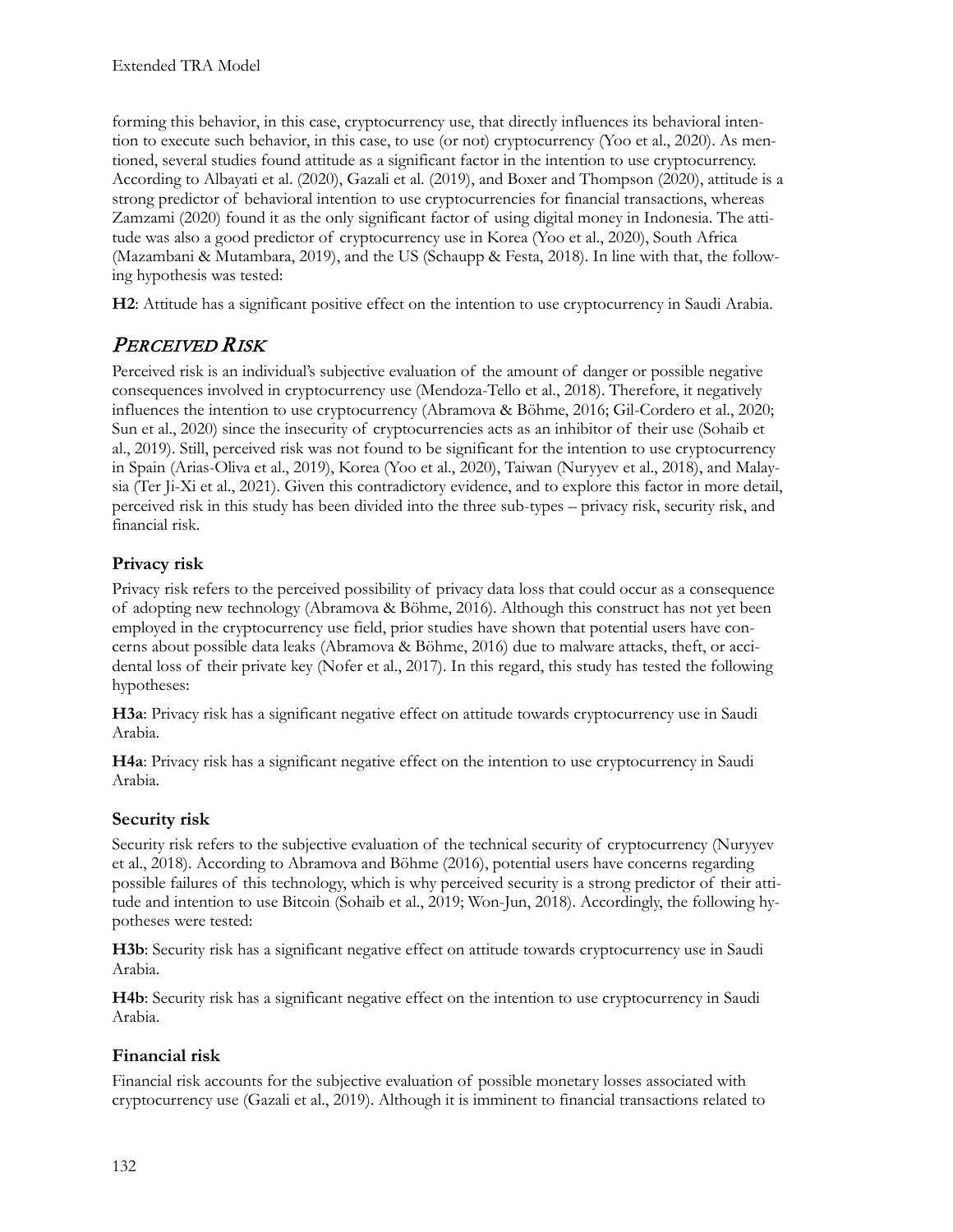cryptocurrency use, this construct has been explored in a small number of studies. According to Abramova and Böhme (2016), financial risk has a significant impact on perceived risk, which in turn has a statistically negative impact on intention to use cryptocurrencies, while Gazali et al. (2019) argue that the influence of financial risk depends on the financial risk tolerance of an individual. Accordingly, the following hypotheses were tested:

**H3c**: Financial risk has a significant negative effect on attitude towards cryptocurrency use in Saudi Arabia.

**H4c**: Financial risk has a significant negative effect on the intention to use cryptocurrency in Saudi Arabia.

#### PERCEIVED USEFULNESS

Perceived usefulness, as part of the TAM model, refers to the subjective evaluation of cryptocurrency's utility and performance (Shahzad et al., 2018). It is one of the most explored factors of new technology adoption. According to Albayati et al. (2020) and Won-Jun (2018), perceived usefulness is a strong predictor of attitude towards cryptocurrency use, whereas Jankeeparsad and Tewari (2018) argue that it positively influences behavioral intention to use cryptocurrency. Such findings are confirmed in China (Nadeem et al., 2021), Taiwan (Nuryyev et al., 2018), Spain (Arias-Oliva et al., 2019; Mendoza-Tello et al., 2018), and the US (Schaupp & Festa, 2018). Therefore, this study tested the following hypotheses:

**H5**: Perceived usefulness has a significant positive effect on attitude towards cryptocurrency use in Saudi Arabia.

**H6**: Perceived usefulness has a significant positive effect on the intention to use cryptocurrency in Saudi Arabia.

### PERCEIVED ENJOYMENT

Perceived enjoyment refers to a person's perception that cryptocurrency use may provide it with happiness, fun, or satisfaction (Nadeem et al., 2021). It can be linked to the complexity of new technology, which is part of the DIT, and discomfort in its use, as part of the TRI. Empirical evidence on this factor is still scarce since only a few studies on cryptocurrency have employed it. For instance, Nadeem et al. (2021) found that perceived enjoyment positively influences perceived ease of use that in turn positively affects attitude and intention to use cryptocurrency. According to Alharbi and Sohaib (2021) and Sohaib et al. (2019), discomfort is an inhibitor of cryptocurrency use, whereas Abramova and Böhme (2016) claim that a person is less likely to use cryptocurrency if it considers its use complicated. Accordingly, this study has tested the following hypotheses:

**H7**: Perceived enjoyment has a significant positive effect on attitude towards cryptocurrency use in Saudi Arabia.

**H8**: Perceived enjoyment has a significant positive effect on the intention to use cryptocurrency in Saudi Arabia.

### PERSONAL INNOVATIVENESS

Personal innovativeness refers to a person's tendency to try new technology earlier than a reference group (Alharbi & Sohaib, 2021). As part of the TRI, it was explored in just a few studies about cryptocurrency use. For instance, Sohaib et al. (2019) found that innovative people in Australia are more likely to use cryptocurrency, which was confirmed by Sun et al. (2020) in South Korea and China, and Abbasi et al. (2021) in Malaysia. In this regard, this study has tested the following hypotheses:

**H9**: Personal innovativeness has a significant positive effect on attitude towards cryptocurrency use in Saudi Arabia.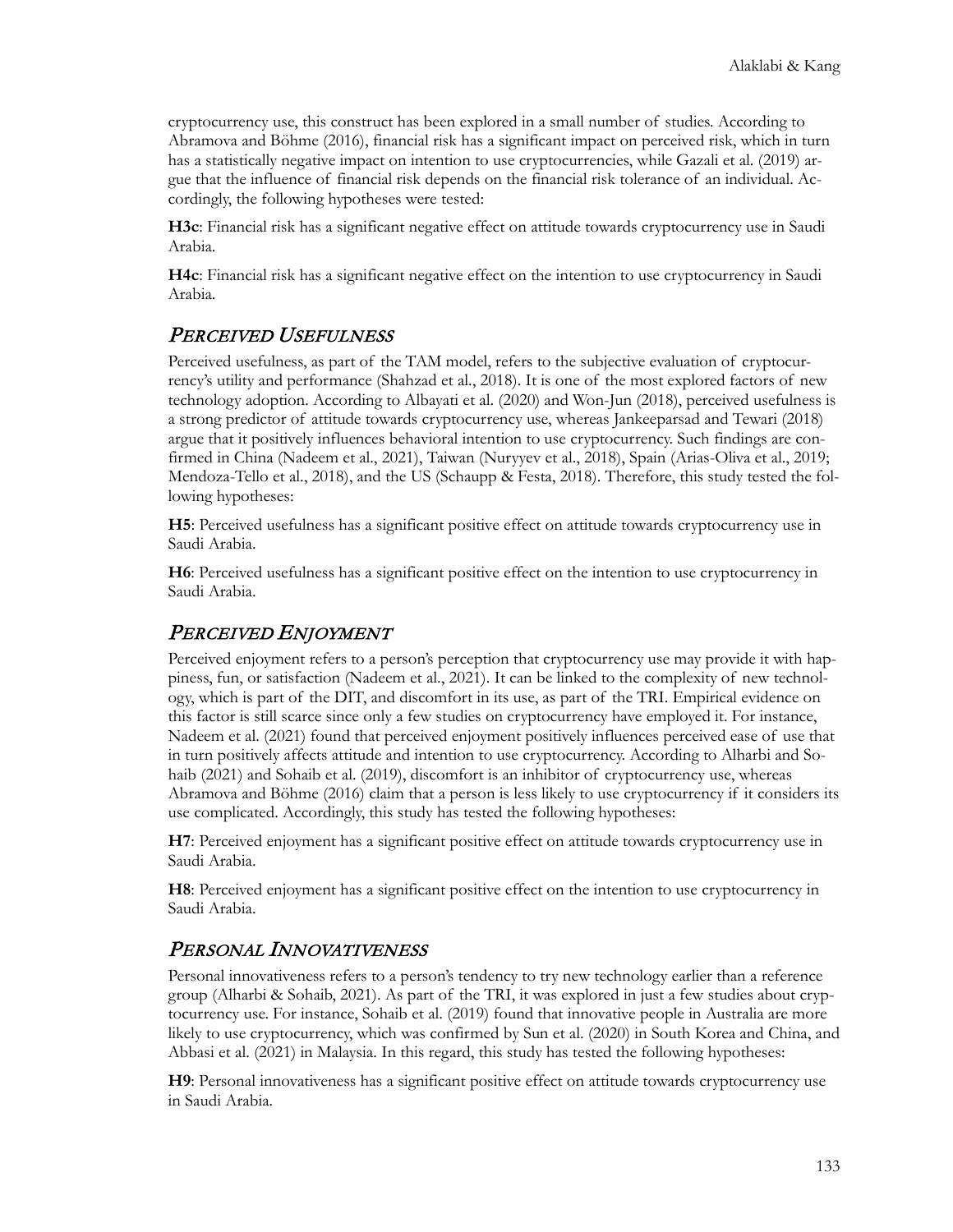**H10**: Personal innovativeness has a significant positive effect on the intention to use cryptocurrency in Saudi Arabia.

#### RESEARCH MODEL

In line with the above hypotheses, this study has developed a unique research model based on the theory of reasoned action and extended with several factors from technology adoption models, namely perceived usefulness, perceived enjoyment, perceived innovativeness, and perceived risk with the three sub-factors: security, financial, and privacy risk. The research model is presented in Figure 1.



**Figure 1. Research model**

Whereas the TRA theory has already proved its explanatory power in the field of cryptocurrency use (Boxer & Thompson, 2020; Gazali et al., 2019), this theory can also better explain the formation of attitudes towards behaviors under individual control, especially the risky elements of cryptocurrency use (Al-Amri et al., 2019). Additional factors have also been proved as significant in this field since they can explain technological aspects of cryptocurrency use (Mendoza-Tello et al., 2018). Used together, they can provide comprehensive results on the factors influencing intention to use cryptocurrency, especially as some of the added factors have shown mixed results in previous studies or had not yet been tested in the field of cryptocurrency use (Abramova & Böhme, 2016; Al-Amri et al., 2019).

### **RESEARCH METHODOLOGY**

### RESEARCH DESIGN

The study has used a positivistic research paradigm, a mono-method research approach, and a crosssectional research design. After selecting the main topic (cryptocurrency) and the geographical area (Saudi Arabia), a literature review identified research gaps and contradictory findings on the selected topic enabling the development of the hypotheses and research model (Saunders et al., 2016). After that, factors included in the research model were operationalized and transformed into a questionnaire to test the hypotheses. Data are collected from September to November 2019.

### MEASUREMENT ITEMS

To ensure the validity and reliability of the study, all measurement items of the constructs were modified from existing literature to fit the context of this research. As presented in Table 1, the study used 44 items adapted from various sources to measure nine constructs. Each item was measured with a five-point Likert scale: (1) strongly disagree, (2) disagree, (3) neutral, (4) agree, and (5) strongly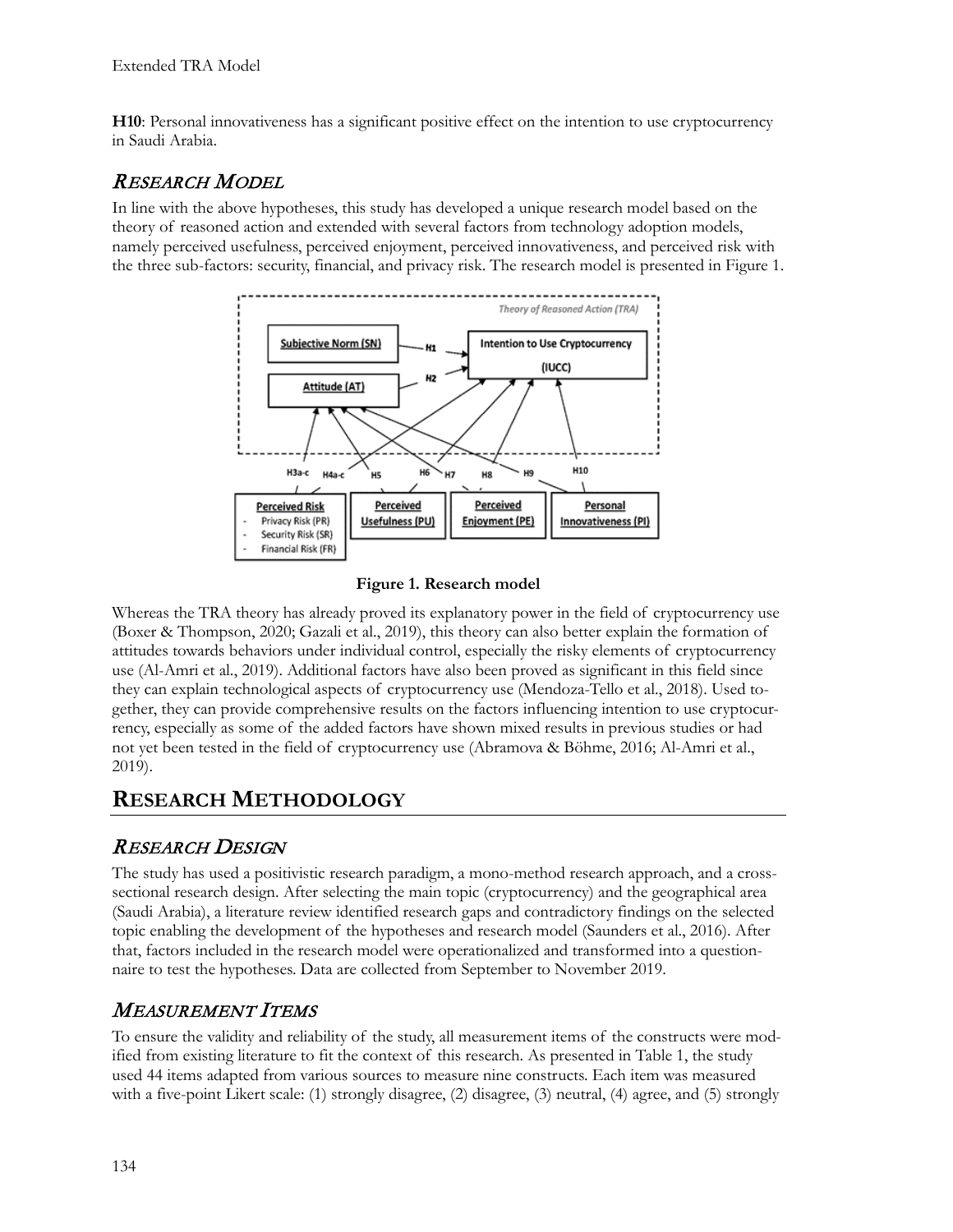agree, requiring respondents to indicate the degree of their agreement or disagreement with the measurement item (Saunders et al., 2016).

|                                                                      | Constructs             | Code            | <b>Measurement Items</b>                                                                                                                                                                                                                      | Sources                                                                                             |  |
|----------------------------------------------------------------------|------------------------|-----------------|-----------------------------------------------------------------------------------------------------------------------------------------------------------------------------------------------------------------------------------------------|-----------------------------------------------------------------------------------------------------|--|
| SN <sub>1</sub><br>Subjective<br>Norm (SN)<br>SN2<br>SN <sub>3</sub> |                        |                 | People who are important to me, influencing me to use<br>cryptocurrency in order to buy or sell products is a good<br>way of trading.                                                                                                         | Walton &<br>Johnston<br>(2018);<br>Mazambani<br>& Mutam-<br>bara (2019);<br>Abbasi et al.<br>(2021) |  |
|                                                                      |                        |                 | People who are important to me, influencing me to try<br>cryptocurrency.                                                                                                                                                                      |                                                                                                     |  |
|                                                                      |                        |                 | People who are important to me, influencing me to depict<br>a positive sentiment to engage in using cryptocurrency.                                                                                                                           |                                                                                                     |  |
|                                                                      |                        | SN4             | People who are important to me influenced my decision<br>to make purchases through cryptocurrency.                                                                                                                                            |                                                                                                     |  |
|                                                                      |                        | SN <sub>5</sub> | People who are important to me, encourage me whether<br>to use cryptocurrency.                                                                                                                                                                |                                                                                                     |  |
|                                                                      | Attitude (AT)          | AT1             | I think that buying cryptocurrency is a good idea.                                                                                                                                                                                            | Walton &                                                                                            |  |
| AT2<br>AT3                                                           |                        |                 | Johnston<br>I think that using cryptocurrency for financial transac-<br>(2018);<br>tions would be a wise idea.<br>Gazali et al.<br>(2019);<br>In my opinion, it is desirable to use cryptocurrency as a<br>Mazambani<br>currency.<br>& Mutam- |                                                                                                     |  |
|                                                                      |                        |                 |                                                                                                                                                                                                                                               |                                                                                                     |  |
| AT4                                                                  |                        |                 | I feel good about using cryptocurrency.                                                                                                                                                                                                       | bara (2019)                                                                                         |  |
| AT <sub>5</sub>                                                      |                        |                 | I am excited about the idea of using cryptocurrency.                                                                                                                                                                                          |                                                                                                     |  |
|                                                                      | Privacy<br>PR1<br>Risk |                 | Information containing my cryptocurrency payment<br>transactions can be miss-utilized by others.                                                                                                                                              | Abramova<br>& Böhme                                                                                 |  |
|                                                                      | (PR)                   | PR <sub>2</sub> | I do not feel safe providing personal private information<br>over cryptocurrency payments.                                                                                                                                                    | (2016);<br>Nadeem et<br>al. (2021)                                                                  |  |
| $s_{\rm k}$<br>Perceived Ri                                          |                        | PR3             | I do not trust the ability of cryptocurrency payment ser-<br>vice providers to protect my privacy.                                                                                                                                            |                                                                                                     |  |
|                                                                      |                        | PR <sub>4</sub> | I am concerned with the privacy security of using crypto-<br>currency.                                                                                                                                                                        |                                                                                                     |  |
|                                                                      |                        | PR <sub>5</sub> | I think that owning cryptocurrency has privacy risks.                                                                                                                                                                                         |                                                                                                     |  |
|                                                                      | Security               | SR1             | Cryptocurrency enables to transfer money securely.                                                                                                                                                                                            | Abramova                                                                                            |  |
| Risk (SR)                                                            |                        | SR <sub>2</sub> | Cryptocurrency empowers me with the control of my<br>money.                                                                                                                                                                                   | & Böhme                                                                                             |  |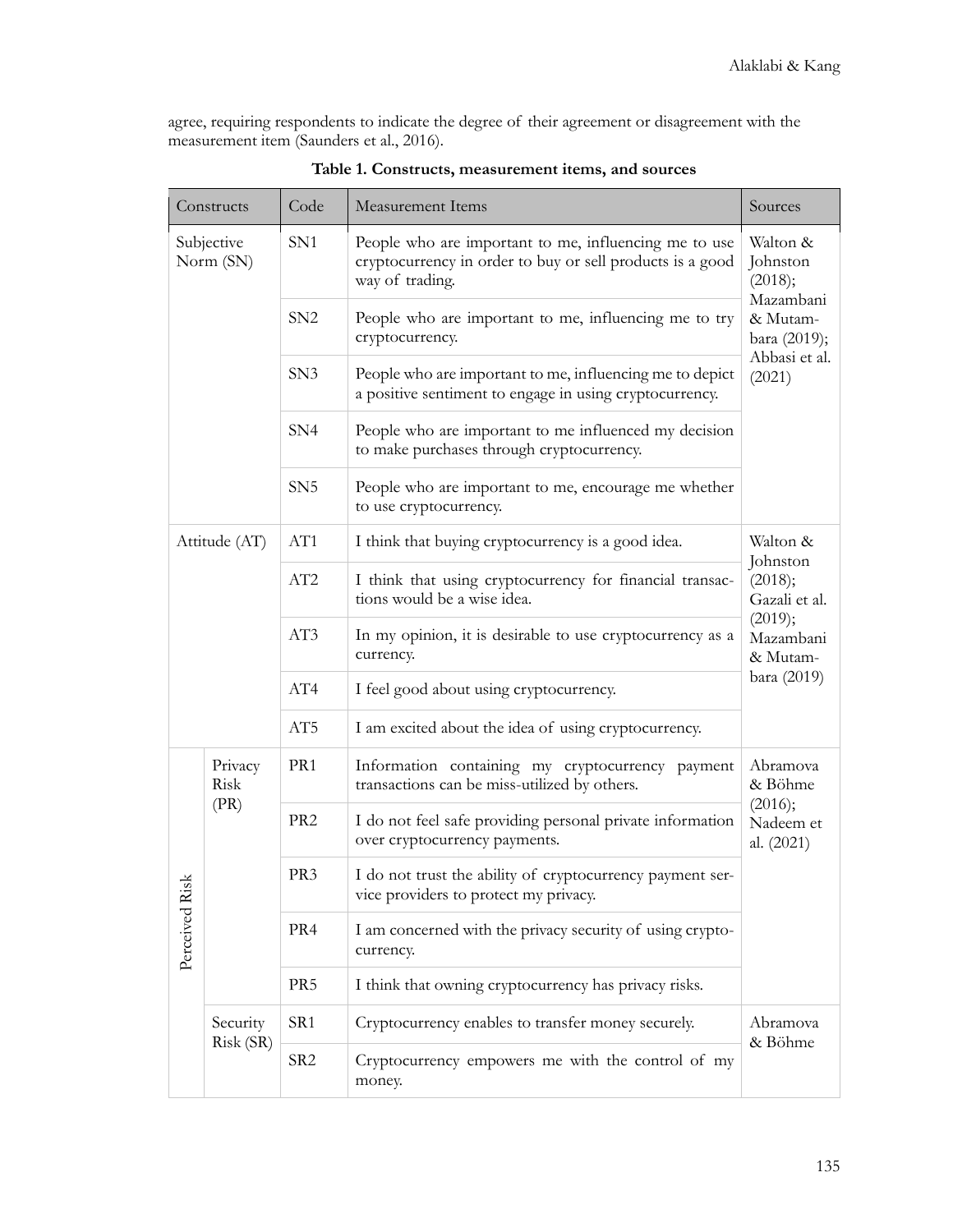| Code<br>Constructs<br><b>Measurement Items</b> |                              | Sources                                                                                                  |                                                                                                    |                                          |                                                                                  |
|------------------------------------------------|------------------------------|----------------------------------------------------------------------------------------------------------|----------------------------------------------------------------------------------------------------|------------------------------------------|----------------------------------------------------------------------------------|
|                                                | SR <sub>3</sub>              |                                                                                                          | I am concerned with the security of using cryptocurrency.                                          | $(2016)$ ; Wal-<br>ton & John-           |                                                                                  |
|                                                |                              | SR4                                                                                                      | I am worried about using cryptocurrency because other<br>people may be able to access my account.  | ston (2018);<br>Sohaib et al.            |                                                                                  |
|                                                |                              | SR <sub>5</sub>                                                                                          | I do not trust cryptocurrency as I trust other currencies.                                         | (2019)                                   |                                                                                  |
|                                                | Financial                    | FR1                                                                                                      | The cost of cryptocurrency is very high for me.                                                    | Gazali et al.                            |                                                                                  |
|                                                | Risk<br>(FR)                 | FR <sub>2</sub>                                                                                          | Inability to convert cryptocurrency to conventional cur-<br>rencies, or not at a reasonable price. | (2019);<br>Abramova<br>& Böhme<br>(2016) |                                                                                  |
|                                                |                              | FR <sub>3</sub>                                                                                          | Losses due to counterparties failing to meet contractual<br>payments or settlement obligations.    |                                          |                                                                                  |
|                                                |                              | FR4                                                                                                      | Losses due to security incidents (e.g.+<br>lost passwords, malware).                               |                                          |                                                                                  |
|                                                |                              | FR5                                                                                                      | I think that there would be problems with my financial<br>transactions while using cryptocurrency. |                                          |                                                                                  |
| Perceived<br>Usefulness                        |                              | PU1                                                                                                      | I perceive that my purchase would be more quickly using<br>cryptocurrency.                         | Sohaib et al.<br>(2019);<br>Won-Jun      |                                                                                  |
| (PU)                                           | PU <sub>2</sub>              | I perceive that my purchasing tasks would be more easily<br>(2018);<br>using cryptocurrency.<br>Abramova |                                                                                                    |                                          |                                                                                  |
|                                                | PU <sub>3</sub>              | Cryptocurrency would enhance my effectiveness in pur-<br>chasing.                                        | & Böhme<br>(2016);<br>Arias-Oliva<br>et al. (2019)                                                 |                                          |                                                                                  |
|                                                |                              | PU <sub>4</sub>                                                                                          |                                                                                                    |                                          | Cryptocurrency would enhance my efficiency in making a<br>purchase.              |
|                                                |                              | PU <sub>5</sub>                                                                                          |                                                                                                    |                                          | Cryptocurrency would enable me to make better decisions<br>in making a purchase. |
| Perceived                                      |                              | PE1<br>Using cryptocurrency is fun for me.                                                               |                                                                                                    | Sohaib et al.                            |                                                                                  |
| Enjoyment<br>(PE)                              | PE <sub>2</sub>              | Using cryptocurrency gives me pleasure.                                                                  | (2019);<br>Nadeem et<br>al. (2021);<br>Abbasi et al.<br>(2021)                                     |                                          |                                                                                  |
|                                                | PE3                          | I enjoy using cryptocurrency.                                                                            |                                                                                                    |                                          |                                                                                  |
|                                                | PE4                          | I am flexible when I use cryptocurrency.                                                                 |                                                                                                    |                                          |                                                                                  |
|                                                |                              | PE5<br>I am uninventive when I use cryptocurrency.                                                       |                                                                                                    |                                          |                                                                                  |
|                                                | Personal In-<br>novativeness | PI1                                                                                                      | If I heard about a new cryptocurrency, I would look for<br>ways to experiment with it.             | Alharbi &<br>Sohaib                      |                                                                                  |
| (PI)                                           |                              | PI <sub>2</sub><br>Among my peers, I am usually the first to try out a new<br>cryptocurrency.            |                                                                                                    | $(2021)$ ; So-<br>haib et al.            |                                                                                  |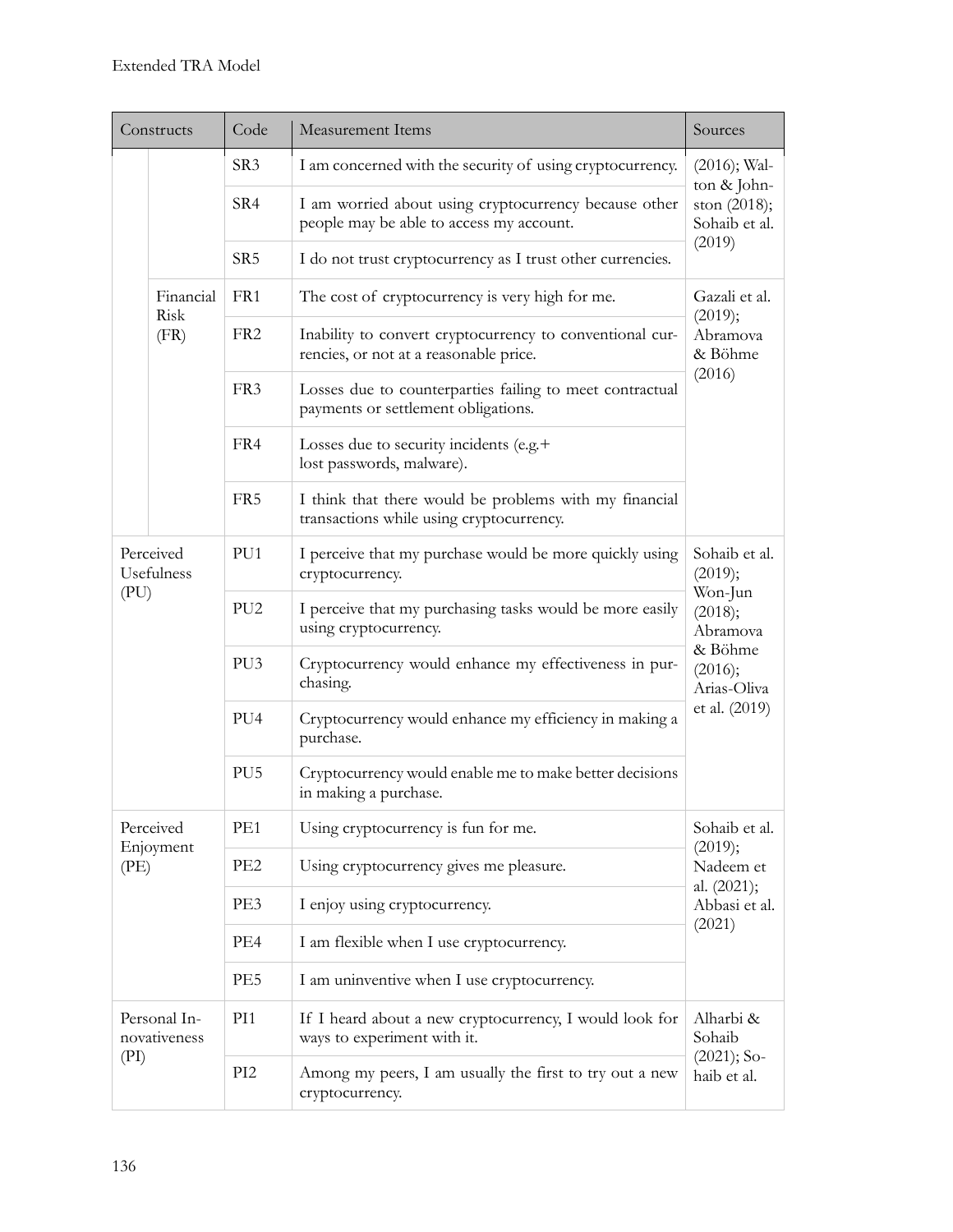| Constructs                                        | Code  | Measurement Items                                                                                             | Sources                                  |  |  |
|---------------------------------------------------|-------|---------------------------------------------------------------------------------------------------------------|------------------------------------------|--|--|
|                                                   | PI3   | I find it stimulating to be original in my thinking and be-<br>havior.                                        | $(2019)$ ; Ab-<br>basi et al.            |  |  |
|                                                   | PI4   | I like to experiment with a new cryptocurrency.                                                               | (2021)                                   |  |  |
| Intention to<br>Use Crypto-<br>currency<br>(IUCC) | IUCC1 | I intend to use cryptocurrency as an alternative source of<br>currency to buy or sell products in the future. | Won-Jun<br>(2018);                       |  |  |
|                                                   | IUCC2 | I believe using cryptocurrency is very helpful to timely<br>fulfill my obligations.                           | Nadeem et<br>al. $(2021)$ ;<br>Mazambani |  |  |
|                                                   | IUCC3 | I intend to use cryptocurrency on a regular basis.                                                            | & Mutam-<br>bara (2019);                 |  |  |
|                                                   | IUCC4 | I will encourage others to use cryptocurrency as a mode<br>of exchange.                                       | Arias-Oliva<br>et al. (2019)             |  |  |
|                                                   | IUCC5 | I prefer to use cryptocurrency for game purposes only.                                                        |                                          |  |  |

### DATA COLLECTION

The study has used a quantitative data collection method – an online, closed-ended, self-administered survey that enables the efficient process of data collection and the replicability of the study (Saunders et al., 2016). The link to the survey was posted on Twitter and the post was retweeted by several users. Using this social network for data collection was effective in reaching more participants living in Saudi Arabia since most Saudi citizens are actively using Twitter (Saudi General Authority for Statistics, 2021). The survey was hosted on the Qualtrics platform. To avoid potential biases, participants were informed about the purpose of the study and that only aggregated results would be used and reported, as well as that their participation in this research is voluntary and anonymous, and they can withdraw from it at any time (Podsakoff et al., 2003).

The questionnaire included a series of demographic questions to obtain data from the participants about their age, gender, nationality, and education, as well as the abovementioned items adapted from previously validated instruments in the cryptocurrency use field (Table 1). Following the procedure proposed by Brislin (1986), the questionnaire was originally written in English, and then translated to Arabic by a Professional NAATI-accredited translator (NAATI No. CPN5OQ23X). The questionnaire used a five-point Likert scale ranging from (1) strongly disagree to (5) strongly agree (Saunders et al., 2016).

### THE STUDY SAMPLE

The target population of this research constituted people residing in Saudi Arabia. The intended population sample was set at approximately 200 respondents. The study used a probability sampling technique that implies that every member of the population has the same chance of being selected (Vehovar et al., 2016). After deleting incomplete surveys, the final sample of this study included 181 respondents residing in Saudi Arabia. The high response rate (90%) allowed a reliable survey outcome (Saunders et al., 2016). As presented in Table 2, most respondents were male (94.5%), Saudis (96.1%), 30-39 years old (45.3%), and with a bachelor's degree (68%). Such a sample composition is consistent with the literature on the average of those who use cryptocurrency (Al Shehhi et al., 2014; Alshamsi & Andras, 2019; Hasso et al., 2019).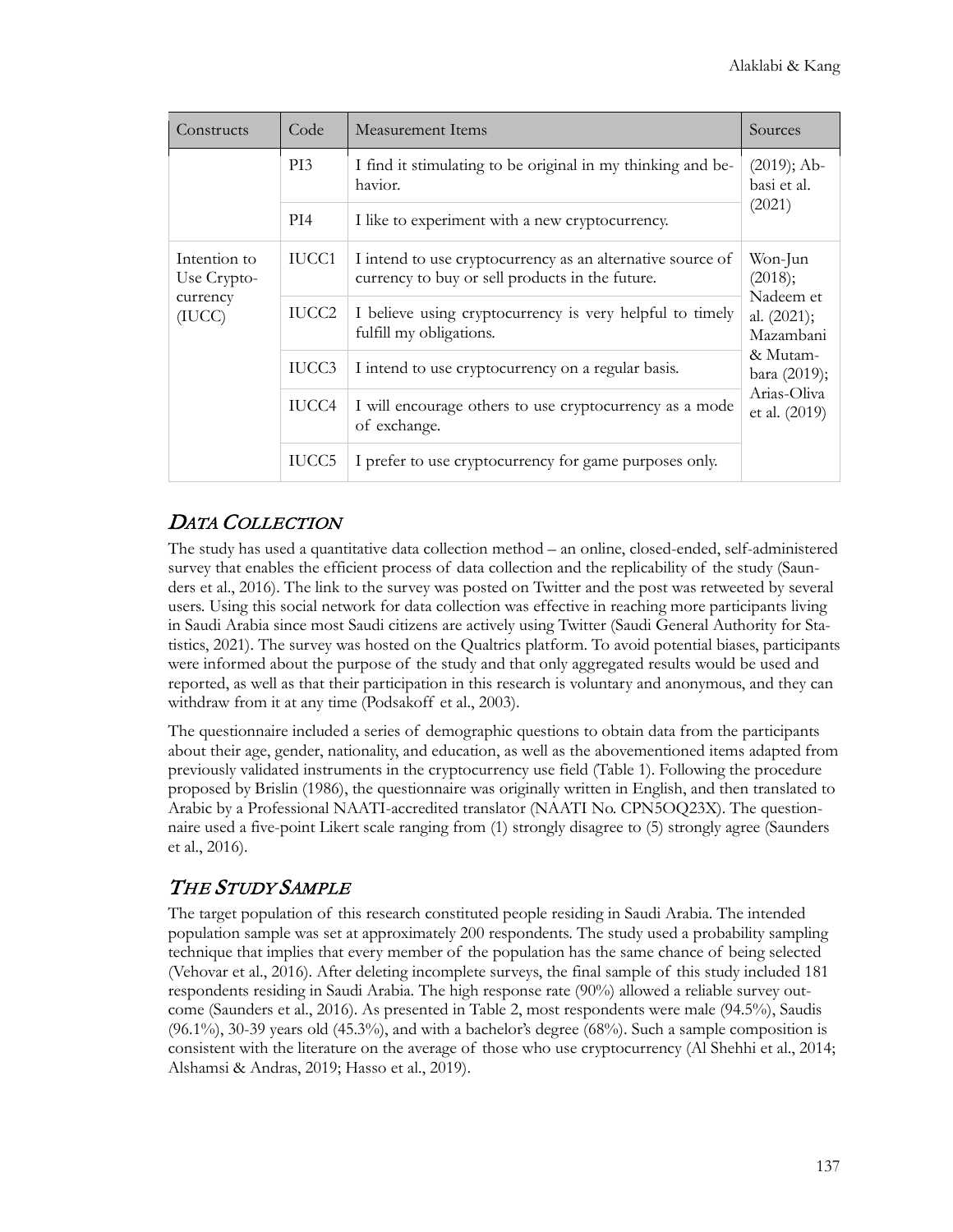|             | Category               | Frequency      | Percentage (%) | Valid<br>Percentage (%) | Cumulative<br>percentage $(\%)$ |
|-------------|------------------------|----------------|----------------|-------------------------|---------------------------------|
| Gender      | Male                   | 171            | 94.5           | 94.5                    | 94.5                            |
|             | Female                 | 10             | 5.5            | 5.5                     | 100.0                           |
| Age         | Less than 20 years     | $\overline{4}$ | 2.2            | 2.2                     | 2.2                             |
|             | $20-29$ years          | 68             | 37.6           | 37.6                    | 39.8                            |
|             | 30-39 years            | 82             | 45.3           | 45.3                    | 85.1                            |
|             | 40-49 years            | 27             | 14.9           | 14.9                    | 100.0                           |
|             | Over 50 years          | $\theta$       | $\theta$       | $\Omega$                | 100.0                           |
| Nationality | Saudi                  | 174            | 96.1           | 96.1                    | 96.1                            |
|             | Non-Saudi              | 7              | 3.9            | 3.9                     | 100.0                           |
| Education   | High School            | 6              | 3.3            | 3.3                     | 3.3                             |
| Level       | College degree         | 22             | 12.2           | 12.2                    | 15.5                            |
|             | Bachelor's degree      | 123            | 68.0           | 68.0                    | 83.4                            |
|             | Postgraduate degree 30 |                | 16.6           | 16.6                    | 100.0                           |

**Table 2. Demographic characteristics of respondents**

# **DATA ANALYSIS AND RESULTS**

Data collected were analyzed with several methods by utilizing SPSS (Version 22.00) and Amos (Version 22.0) programs. After providing a summary of the sample size by descriptive statistics (Saunders et al., 2016), a two-step procedure for the data analysis was employed. First, the measurement model was assessed to determine the relationships between the measurement items and constructs and confirm the validity of the constructs, and then the structural model was assessed to examine the direction and strength of the relationships between the constructs (Hair et al., 2014).

# DESCRIPTIVE STATISTICS

Descriptive statistics allowed to evaluate the actual values of variance to depict the homogeneity of variables within factors (Saunders et al., 2016). Table 3 presents the average values for each factor. The mean value and standard error of the mean show how accurately the sample reflects the wider population, while the standard deviation describes the responses provided by the participants to the items of the instrument administered to them. Skewness and Kurtoses scores between the critical values of ±2 show that variables were normally distributed.

| Variable    | Mean | St. Error | St. Deviation | Skewness | Kurtosis |
|-------------|------|-----------|---------------|----------|----------|
| SN          | 2.69 | 0.069     | 0.933         | 0.287    | $-0.709$ |
| AT          | 2.04 | 0.087     | 1.173         | 1.250    | 0.758    |
| <b>PR</b>   | 3.80 | 0.103     | 1.365         | $-0.944$ | $-0.442$ |
| <b>SR</b>   | 2.76 | 0.081     | 1.092         | 0.090    | $-0.722$ |
| FR          | 3.28 | 0.100     | 1.240         | 0.125    | $-1.077$ |
| PU          | 2.04 | 0.087     | 1.166         | 1.265    | 0.860    |
| PE          | 2.32 | 0.090     | 1.207         | 0.847    | 0.037    |
| PI          | 2.63 | 0.096     | 1.294         | 0.541    | $-0.793$ |
| <b>IUCC</b> | 2.08 | 0.085     | 1.137         | 1.157    | 0.654    |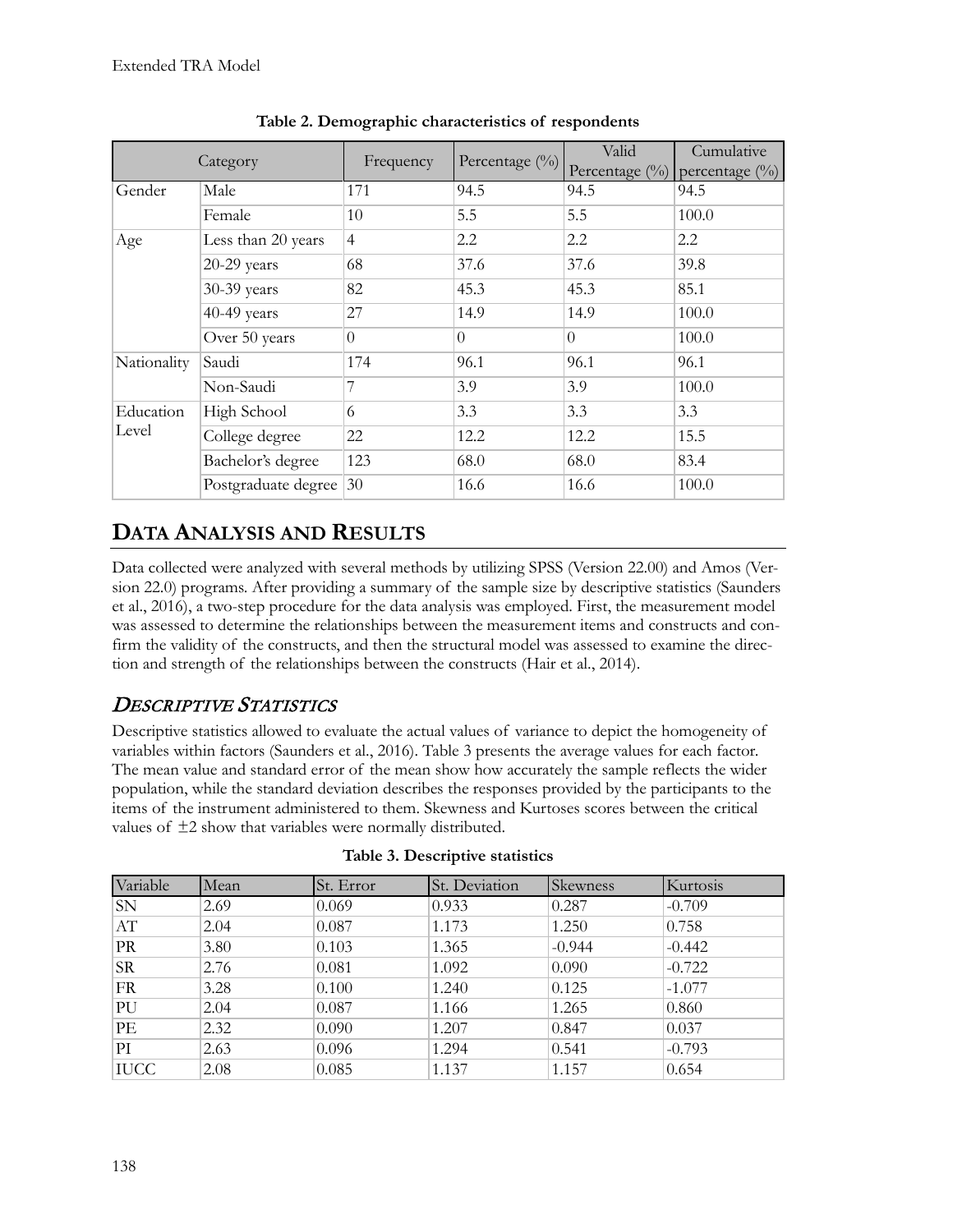### MEASUREMENT MODEL ASSESSMENT

Measurement model validity is evaluated by items loadings and Cronbach's alpha. First, the exploratory factor analysis (EFA) was used to define the optimal number of items of the instrument administered to the sample (Saunders et al., 2016). Based on the factor correlation matrix, maximum likelihood extraction with oblique rotation (Oblimin) was used, which resulted in the pattern matrix of items showing their loadings. To confirm the validity of the model, the loadings of measurement items should be significant (p < 0.05) and greater than 0.5 on their hypothesized construct (Hair et al., 2014). The reliability of the model is assessed by Cronbach's alpha, which evaluates the internal consistency of each of the instrument`s constructs, and should be close to 1 so the instrument can yield reliable scores (Saunders et al., 2016). The most preferred values of Cronbach's alpha are within a range of 0.70-0.95 (Bujang et al., 2018). As presented in Table 4, all criteria are met, showing that all constructs in the measurement model had adequate reliability.

| Items                        | Loading  | Cronbach's<br>Alpha | Result     |
|------------------------------|----------|---------------------|------------|
| Subjective Norm (SN)         |          | 0.875               | Very Good  |
| SN <sub>2</sub>              | 0.632    |                     |            |
| SN <sub>3</sub>              | 0.913    |                     |            |
| SN <sub>4</sub>              | 0.894    |                     |            |
| SN <sub>5</sub>              | 0.766    |                     |            |
| Attitude (AT)                |          | 0.967               | Excellent  |
| AT1                          | 0.556    |                     |            |
| AT2                          | 0.647    |                     |            |
| AT3                          | 0.642    |                     |            |
| AT4                          | 0.647    |                     |            |
| AT5                          | 0.570    |                     |            |
| Privacy Risk (PR)            |          | 0.965               | Excellent  |
| PR <sub>2</sub>              | 0.702    |                     |            |
| PR3                          | 0.769    |                     |            |
| PR4                          | 0.846    |                     |            |
| PR <sub>5</sub>              | 0.738    |                     |            |
| Security Risk (SR)           |          | 0.671               | Acceptable |
| SR <sub>3</sub>              | 0.586    |                     |            |
| SR4                          | 0.754    |                     |            |
| SR <sub>5</sub>              | 0.600    |                     |            |
| Financial Risk (FR)          |          | 0.786               | Acceptable |
| FR1                          | 0.776    |                     |            |
| FR <sub>2</sub>              | 0.756    |                     |            |
| FR4                          | 0.665    |                     |            |
| Perceived Usefulness (PU)    |          | 0.960               | Excellent  |
| PU2                          | $-0.668$ |                     |            |
| PU <sub>3</sub>              | $-0.777$ |                     |            |
| PU4                          | $-0.808$ |                     |            |
| Perceived Enjoyment (PE)     |          | 0.940               | Excellent  |
| PE <sub>2</sub>              | $-0.586$ |                     |            |
| PE3                          | $-0.696$ |                     |            |
| PE4                          | $-0.589$ |                     |            |
| Personal Innovativeness (PI) |          | 0.923               | Excellent  |
| PI1                          | 0.664    |                     |            |

**Table 4. Items loadings and Cronbach's alpha**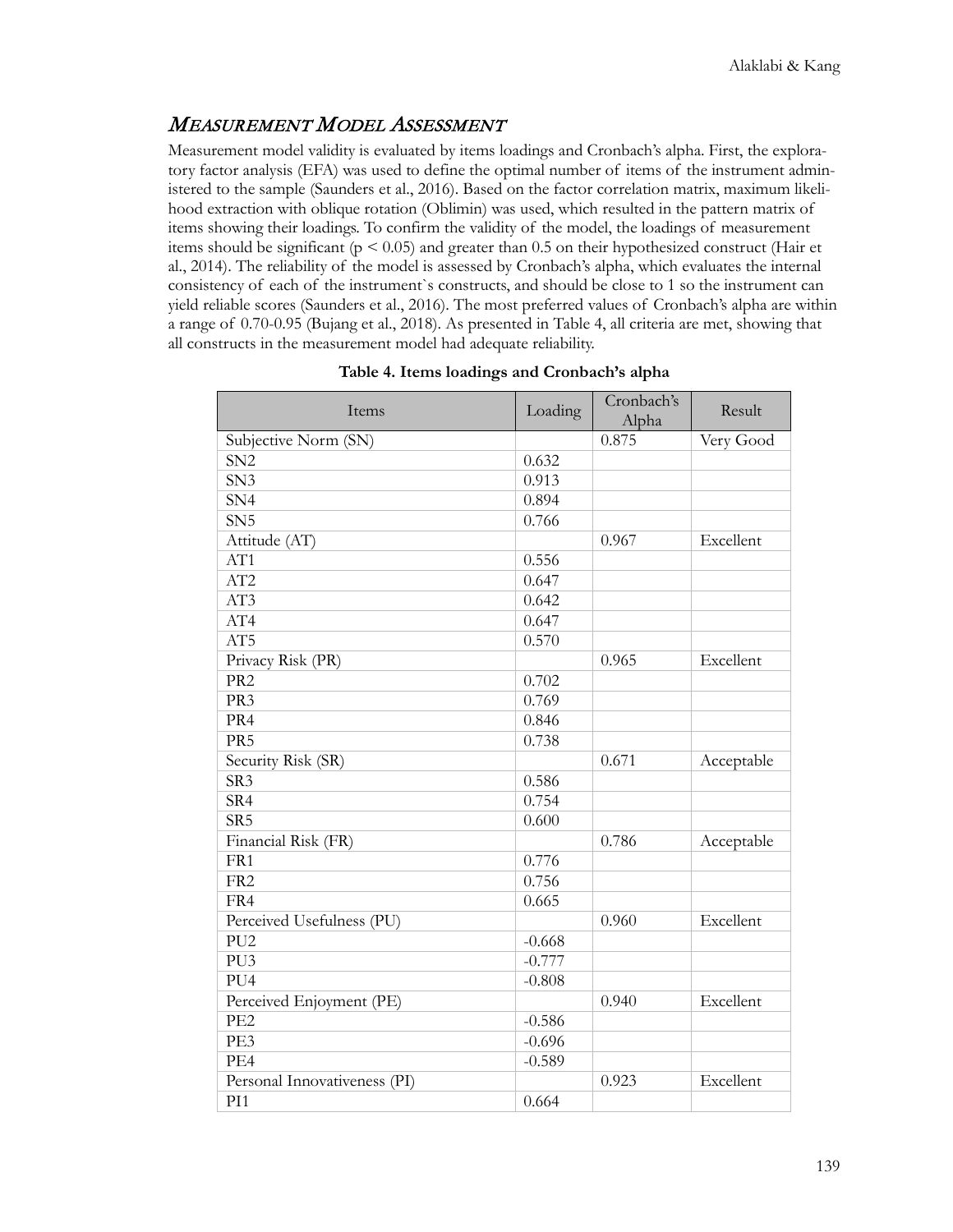| Items                                  | Loading | Cronbach's<br>Alpha | Result    |
|----------------------------------------|---------|---------------------|-----------|
| PI <sub>2</sub>                        | 0.798   |                     |           |
| PI3                                    | 0.707   |                     |           |
| PI4                                    | 0.719   |                     |           |
| Intention to Use Cryptocurrency (IUCC) |         | 0.952               | Excellent |
| IUCC1                                  | 0.801   |                     |           |
| IUCC2                                  | 0.841   |                     |           |
| IUCC3                                  | 0.687   |                     |           |
| IUCC4                                  | 0.753   |                     |           |

### STRUCTURAL MODEL ASSESSMENT

The next step was the confirmatory factor analysis (CFA) which evaluated the construct validity of the instrument (Saunders et al., 2016). The results of the R square  $(R^2)$  variance indicated that selected components explain 84.04% of the total variance, confirming the factor structure generated by the previous step. Finally, the structural model was assessed by structural equation modeling (SEM) which tests the hypotheses and reveals the relationships of the constructs in the research model by estimating path coefficients (β) and their corresponding significance (p-value) (Hair et al., 2014). To support the hypothesis, the individual path, or standardized beta coefficient (β) should exceed 0.1 and be significant (p-value) at least at the 0.05 level (Saunders et al., 2016). The results of the structural model assessment are presented in Table 5 and Figure 2. Table 5 presents the path coefficients (β), tstatistics, p-value (p), and the hypotheses testing results for each proposed hypothesis, while Figure 2 presents the structural model with standardized estimates (β). As shown, all hypotheses, except H3b and H4b, were supported.

| Hypothesis       | Path                  | Path coefficient | t-statistics | p-value | Results       |
|------------------|-----------------------|------------------|--------------|---------|---------------|
| H1               | $SN \rightarrow IUCC$ | 0.235            | 4.672        | 0.000   | Supported     |
| H <sub>2</sub>   | $AT \rightarrow IUCC$ | 0.293            | 2.506        | 0.012   | Supported     |
| H3a              | $PR \rightarrow AT$   | $-0.190$         | $-4.185$     | 0.000   | Supported     |
| H3b              | $SR \rightarrow AT$   | 0.028            | 0.602        | 0.547   | Not supported |
| H3c              | $FR \rightarrow AT$   | $-0.106$         | $-2.144$     | 0.032   | Supported     |
| H4a              | $PR \rightarrow IUCC$ | $-0.141$         | $-2.536$     | 0.011   | Supported     |
| H <sub>4</sub> b | $SR \rightarrow IUCC$ | $-0.009$         | $-0.176$     | 0.860   | Not supported |
| H <sub>4c</sub>  | $FR \rightarrow IUCC$ | $-0.192$         | $-3.209$     | 0.001   | Supported     |
| H <sub>5</sub>   | $PU \rightarrow AT$   | 0.476            | 6.762        | 0.000   | Supported     |
| H <sub>6</sub>   | $PU \rightarrow IUCC$ | 0.254            | 2.674        | 0.008   | Supported     |
| H7               | $PE \rightarrow AT$   | 0.421            | 6.004        | 0.000   | Supported     |
| H <sub>8</sub>   | $PE \rightarrow IUCC$ | 0.205            | 2.208        | 0.027   | Supported     |
| H <sub>9</sub>   | $PI \rightarrow AT$   | 0.143            | 3.374        | 0.000   | Supported     |
| H10              | $PI \rightarrow IUCC$ | 0.259            | 4.853        | 0.000   | Supported     |

**Table 5. Hypotheses' path coefficients, t-statistics, and p-values**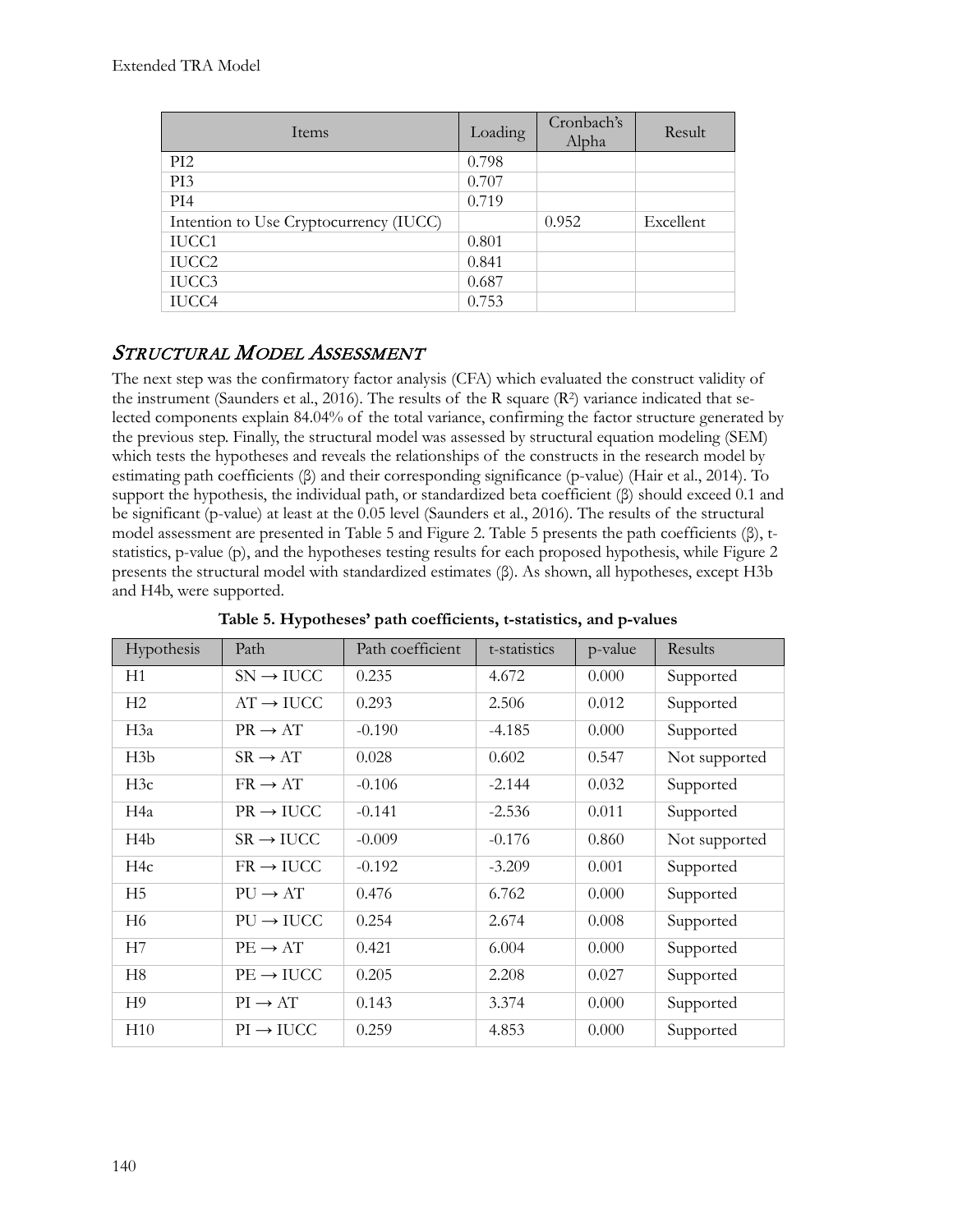

**Figure 2. The structural model**

The study results show that subjective norm ( $\beta = 0.235$ ,  $p < 0.001$ ) and attitude ( $\beta = 0.293$ ,  $p =$ 0.012) have a significant and positive influence on intention to use cryptocurrency. Both privacy risk  $(\beta = -0.190, p \le 0.001)$  and financial risk  $(\beta = -0.106, p = 0.032)$  have a significant negative impact on attitude, while there is no evidence that security risk ( $\beta = 0.028$ , p = 0.547) has a significant negative impact on attitude. Similarly, privacy risk ( $\beta$  = –0.141, p = 0.011) and financial risk ( $\beta$  = –0.192, p = 0.001) have a significant negative effect on intention to use cryptocurrency, while the results have not confirmed the influence of security risk on intention to use cryptocurrency, as the significance value was above the 0.05 threshold ( $\beta = -0.009$ ,  $p = 0.860$ ). Perceived usefulness has a significant positive effect on attitude ( $\beta = 0.476$ ,  $p < 0.001$ ) and intention to use cryptocurrency ( $\beta = 0.254$ ,  $p =$ 0.008). Similarly, perceived enjoyment significantly and positively influences attitude ( $\beta = 0.421$ , p < 0.001) and intention to use cryptocurrency ( $\beta = 0.205$ ,  $p = 0.027$ ). Personal innovativeness also has a significant and positive impact on attitude ( $\beta = 0.143$ , p < 0.001) and intention to use cryptocurrency  $(\beta = 0.259, p \le 0.001)$ .

### **DISCUSSION OF RESEARCH FINDINGS**

#### FINDINGS

Given concerns related to their use and the apprehensiveness of the unknown among potential users (Al-Amri et al., 2019; Sohaib et al., 2019), cryptocurrency use is still limited. There is also scarce scholarly research on the factors influencing the behavioral intention to use cryptocurrency (Abbasi et al., 2021; Al-Amri et al., 2019; Arias-Oliva et al., 2021), mostly based on technology adoption models, with contradictory evidence (Ajzen, 2020; Noreen et al., 2021; Zamzami, 2020), and the limited generalizability of the results (Ter Ji-Xi et al., 2021; Walton & Johnston, 2018), especially in specific cultural contexts such as Saudi Arabian. For these reasons, this study has explored the factors influencing the behavioral intention of Saudi citizens to use cryptocurrencies from human, financial, and security perspectives by combining factors from attitudinal and technology adoption models.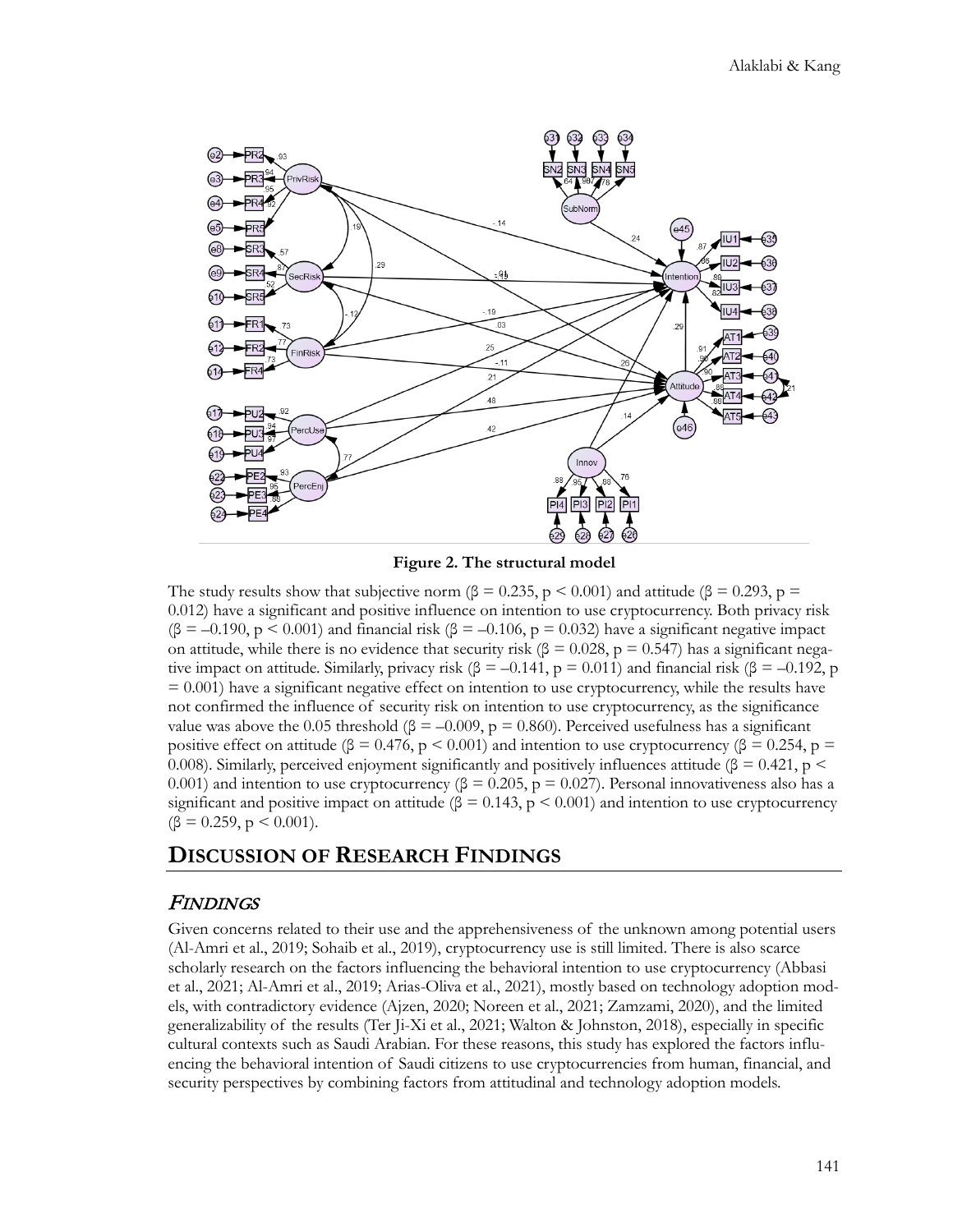Using a quantitative research methodology, this research has confirmed some previous study results and came to new findings:

- This study has found a significant positive influence of attitude on the intention to use cryptocurrency (H2).
- The study has also found a significant positive influence of subjective norm on the intention to use cryptocurrency (H1).
- This study has found that perceived usefulness, perceived enjoyment, and personal innovativeness significantly and positively influence both the attitude toward cryptocurrency (H5, H7, H9, respectively) and the behavioral intention to use it (H6, H8, H10, respectively).
- The study has also found that privacy risk and financial risk have a significant negative effect on the attitude toward cryptocurrency (H3a, H3c, respectively) and the intention to use cryptocurrency (H4a, H4c, respectively).
- Finally, this study has not found the influence of security risk on the attitude toward cryptocurrency (H3b) nor the intention to use cryptocurrency (H4b).

These findings imply that:

- In line with the TRA model (Ajzen, 2000), people are more likely to use cryptocurrency if they have a positive attitude (H2) towards it (Albayati et al., 2020; Gazali et al., 2019; Mazambani & Mutambara, 2019; Schaupp & Festa, 2018; Zamzami, 2020), especially if they experience positive subjective norms towards such behavior (H1) from thier reference group (Al-Amri et al., 2019; Gazali et al., 2019; Jankeeparsad & Tewari, 2018; Sas & Khairuddin, 2017; Schaupp & Festa, 2018), and particularly if their friends and family use cryptocurrency (Boxer & Thompson, 2020; Walton & Johnston, 2018).
- People are more likely to have a positive attitude toward cryptocurrency if they perceive it as useful (H5) (Albayati et al., 2020; Arias-Oliva et al., 2019; Nadeem et al., 2021; Nuryyev et al., 2018), enjoyable (H7) (Nadeem et al., 2020), and as a means of enhancing their personal innovativeness (H9) (Abbasi et al., 2021; Sohaib et al., 2019; Sun et al., 2020), as well as if they perceive it as not risky in terms of privacy data leaks (H3a) and financial losses (H3c) (Abramova and Böhme, 2016; Gazali et al., 2019; Nofer et al., 2017).
- People are more likely to engage in cryptocurrency use if they consider it useful (H6) in terms of enabling easy, fast, and low-cost transactions or a high yield on investment (Arias-Oliva et al., 2019; Baur et al., 2018; Jankeeparsad and Tewari, 2018; Mendoza-Tello et al., 2018; Nuryyev et al., 2018), providing a person with joy and comfort in its use (H8) (Abramova and Böhme, 2016; Alharbi & Sohaib, 2021; Nadeem et al., 2020), and enhancing their personal innovativeness (H10) (Sohaib et al., 2019; Sun et al., 2020), but at the same time not bearing a high risk of privacy data leaking (H4a) or financial losses (H4c) (Nofer et al., 2017).
- Potential users do not consider security risk as relevant for their attitude toward cryptocurrency (H3b) or their intention to use cryptocurrency (H4b), as they do not perceive cryptocurrency use as risky in terms of technology failure, which is partially consistent with prior literature that argues that the use of cryptocurrencies is usually considered safe due to their cryptographic security (Hileman & Rauchs, 2017; Nadeem et al., 2021; Nuryyev et al., 2018), but also that the impact of security risk depends on a person's knowledge and information about cryptocurrencies (Noreen et al., 2021; Shovkhalov & Idrisov, 2021).

Therefore, this study has shown that behavioral intention to use new technology involved with financial transactions depends on various human, financial, and technology-related factors, thus confirming that such a complex topic can only be thoroughly evaluated by combining the factors from attitudinal and technology acceptance models. These results also indicate that providing potential users with information on the benefits of cryptocurrencies, such as their usefulness in conducting fast, safe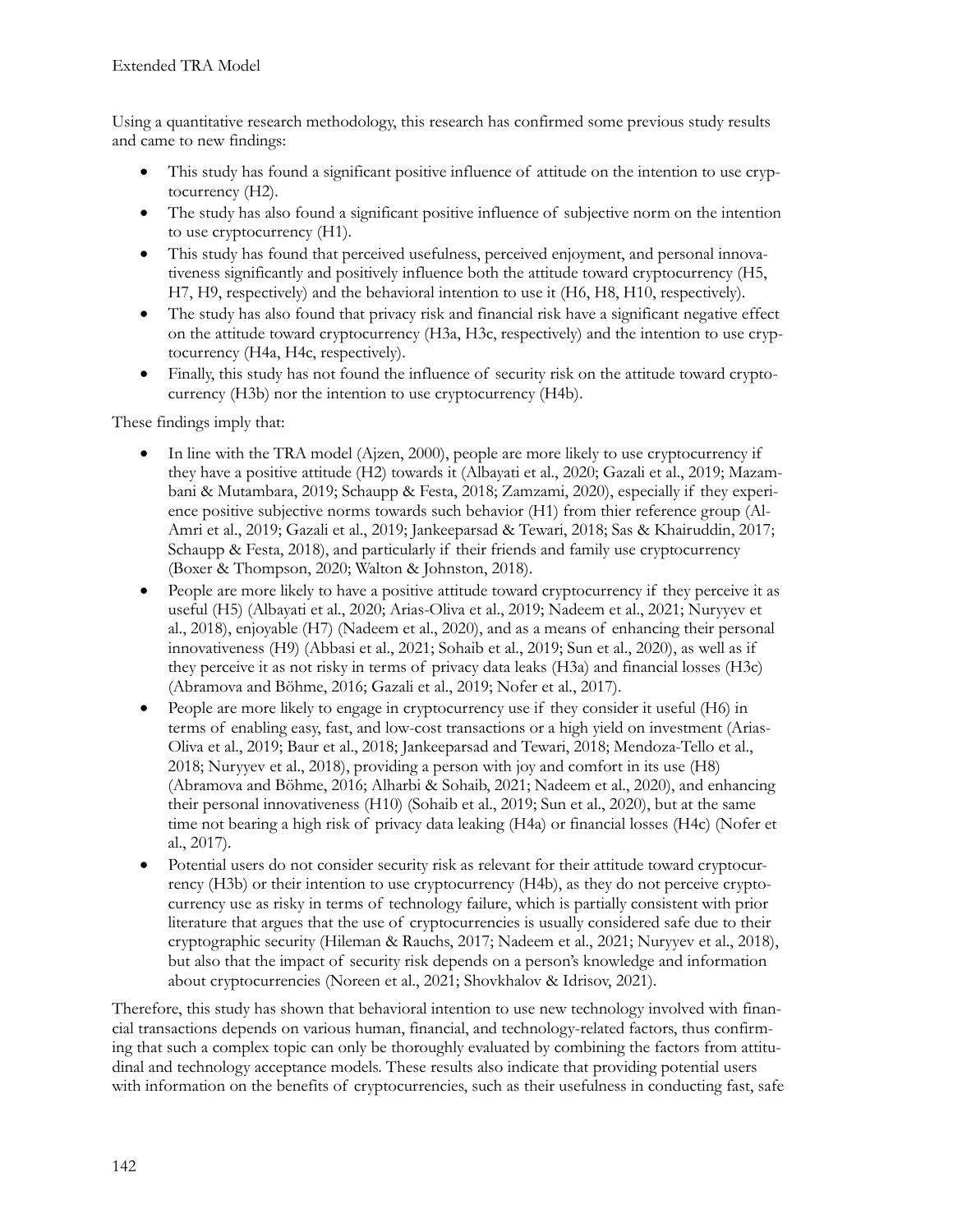and low-cost financial transactions and gaining potentially high yield on investment, their comfortable use, and the low risk of cryptographic technology, is more likely to improve their attitude and intention to use cryptocurrency. By spreading the word about this, they are more likely to improve social norms towards cryptocurrency use, thus additionally increasing the rate of its use. Also, their sense of personal innovativeness is more likely to be enhanced by expanding cryptocurrency use cases, e.g., by accepting it as a payment method, thus further improving their attitudes and intentions towards cryptocurrency use and additionally increasing cryptocurrency use, enabling its full potential to be utilized, which is the ultimate goal.

#### IMPLICATIONS

This study has several theoretical implications. First, this study provides a new unique research model for the evaluation of factors driving individuals' behavioral intention to use cryptocurrency from human, financial, and technology perspectives. In this way, the study enables a comprehensive analysis of this topic, contributes to the extension of the TRA theory with a range of factors from the technology adoption field, and proves the validity of the TRA when it is not used in its original form. Secondly, by exploring the three sub-factors of perceived risk, this study improves the current theoretical knowledge and provides empirical evidence on their impact on attitude and intention to use cryptocurrency, especially as privacy risk was explored for the first time in this field, whereas other risk sub-types have been explored in just a few prior studies. Third, the study enriches the theoretical knowledge on the influence of other factors explored that either provided contradictory evidence in previous studies or were not previously used in this field. Finally, this research provides the first empirical evidence on this topic in Saudi Arabia and enables further research on this topic in similar and different cultural contexts, enabling both a comparison of study results and a confirmation of this research model in different contexts.

This study also has several practical implications. First, by showing to what extent each of the factors influences the decisions about cryptocurrency use, this research enhances the actual understanding of this phenomenon. Secondly, the study provides valuable information on cryptocurrency use to various stakeholders, such as governments, investors, merchants, developers, and the general population enabling them to make better decisions, evaluate current and predict future attitudes and intentions of potential cryptocurrency users, create appropriate policies and campaigns to stimulate further interest in cryptocurrency use, as well as anticipate legal, economic and environmental effects of cryptocurrency use in both short- and long-term.

For instance, using this study results, the governments can create appropriate legal frameworks for cryptocurrency use that enhance the factors with a significant positive impact, such as usefulness and enjoyment, while reducing the impact of the risky factors, as well as create appropriate policies and provide incentives for the alternative use cases of cryptocurrencies, such as payment methods. Developers can design platforms that transpire trust in cryptocurrency transactions, while merchants may create appropriate campaigns to inform customers on how to purchase, trade, and exchange cryptocurrency putting emphasis on their personal innovativeness and emphasizing the benefits, easiness, usefulness, and enjoyment of using cryptocurrencies as alternative payment methods. Investors may also enhance cryptocurrency investments by establishing trust and reducing the concerns of potential users. Finally, by promoting a positive user experience, all stakeholders may enhance social norms towards cryptocurrencies, and thus further increase the interest in their use, enabling the full potential of cryptocurrencies to be utilized.

### **CONCLUSION**

Since their inception in 2008, cryptocurrencies have gained great popularity, providing anonymous, safe, fast, and low-cost financial transactions, with no need for third-party authorization. However, despite the exponential growth of their acceptance worldwide, cryptocurrency use has remained limited, while scholarly research on the factors influencing behavioral intention to use cryptocurrency is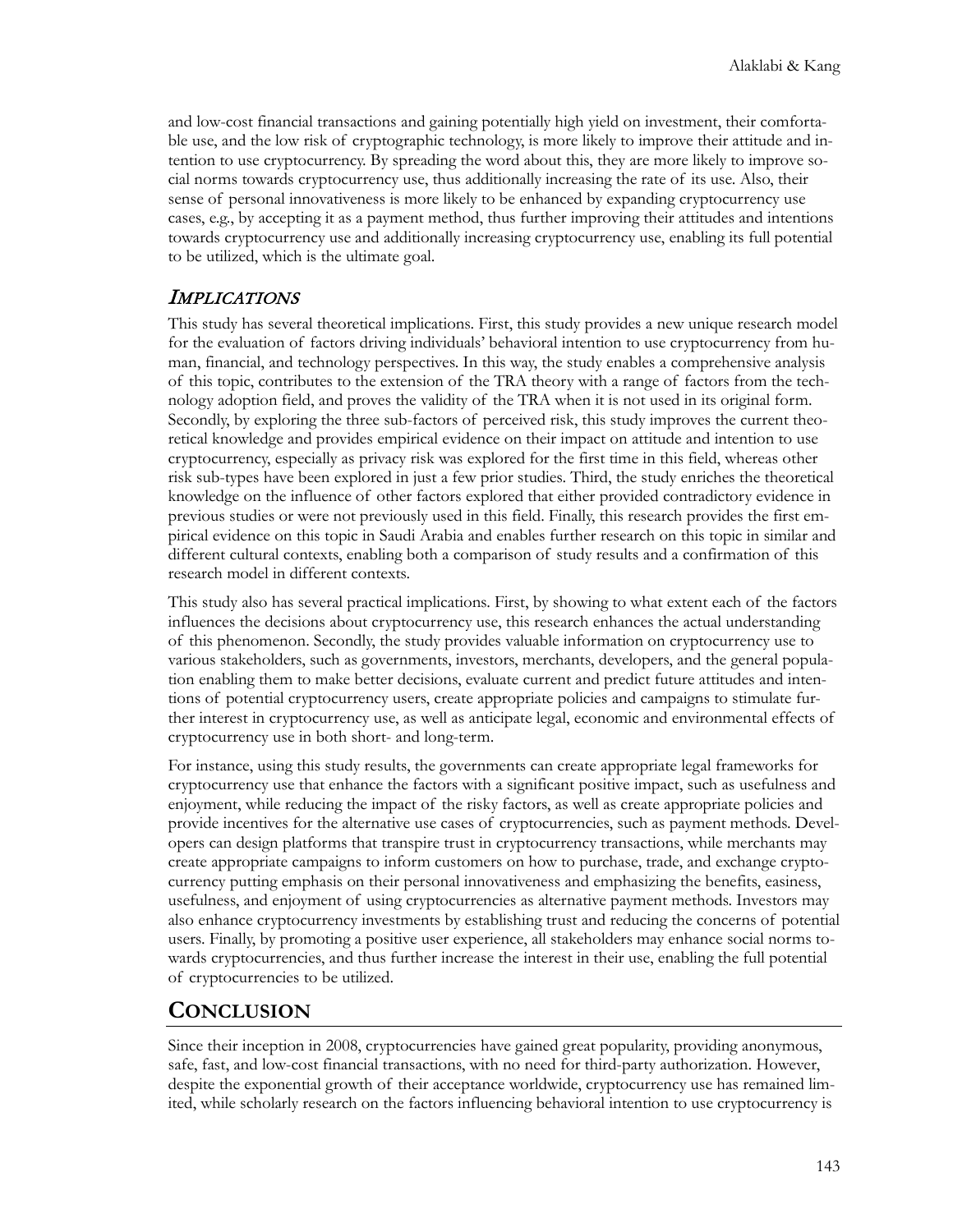still scarce. Prior studies are mostly done from developed countries' perspectives or in specific cultural contexts, provided contradictory evidence, and mainly used technology adoption models that cannot fully explain the acceptance of technology involved with financial transactions. Moreover, entire regions have been excluded from the research on this topic, including Saudi Arabia which has the high potential to increase the volume of cryptocurrency use.

To fill these research gaps, this study has explored the factors influencing the behavioral intention of Saudi citizens to use cryptocurrencies from human, financial, and security perspectives by developing a unique research model based on the theory of reasoned action and extended with several factors from technology adoption models that proved relevant for this topic, namely perceived usefulness, perceived enjoyment, perceived innovativeness, and perceived risk with three sub-factors: security, financial, and privacy risk. Using a quantitative research methodology, data are collected from 181 respondents residing in Saudi Arabia and analyzed with several methods. The study confirmed the reliability and validity of the research model that explained 84.04% of the total variance. The results confirmed the influence of all examined factors, except security risk, indicating that Saudi citizens are more likely to use cryptocurrencies if they have a positive attitude towards cryptocurrencies, that is supported by positive subjective norms towards their use, and perceive cryptocurrencies as useful, enjoyable, and not risky in terms of privacy data leaks and financial losses, that at the same time enhance their personal innovativeness. The study has several theoretical and practical contributions discussed above.

Despite many contributions, this study has several limitations that might direct future research. First, a smaller sample and not dividing participants into groups based on their knowledge of cryptocurrency might have distorted the findings of this study, as those with knowledge about this technology might have valued different factors or given them greater weight than those with less knowledge about cryptocurrencies. Thus, future research should include a greater number of respondents and explore the impact of the factors in relation to their knowledge and information about cryptocurrencies to improve the explanatory power of this research model. Secondly, the cross-sectional nature of the study disabled the analysis of possible changes in attitudes and intentions towards cryptocurrency use over time. Hence, future studies may investigate whether the impact of variables would remain the same if circumstances changed or use cases expanded, and how the preferences of the target population would change within a longitudinal time frame.

Third, the focus of this study on the specific theory and factors has limited its ability to explore other factors that might have also been significant for this field, as well as to explore the specific factors in more detail. Therefore, future studies can include different or additional variables, e.g., trust, perceived behavioral control, or facilitating conditions, as well as explore the impact of each part of subjective norm, namely social media, friends, and family to determine their individual influence and if this impact is related to the country's context. Future studies can also investigate how provided information on the benefits of cryptocurrencies affects the perception of the risk, usefulness, and enjoyment, and whether the influence of these factors would change if other use cases were introduced.

Also, as this study used a survey that could have provided only the general findings on this topic, future studies might use mixed methods, as interviews augment the comprehension of factors' influence and their interrelationships. Finally, the focus of this study on one country with a specific cultural context might limit the generalizability of its findings. Thus, future studies might test this research model in both similar and different contexts to enable a comparison of the results and determine whether the validity of this research model and study results depend on cultural and contextual factors, thus further expanding the current theoretical knowledge and providing additional empirical evidence and information to key stakeholders.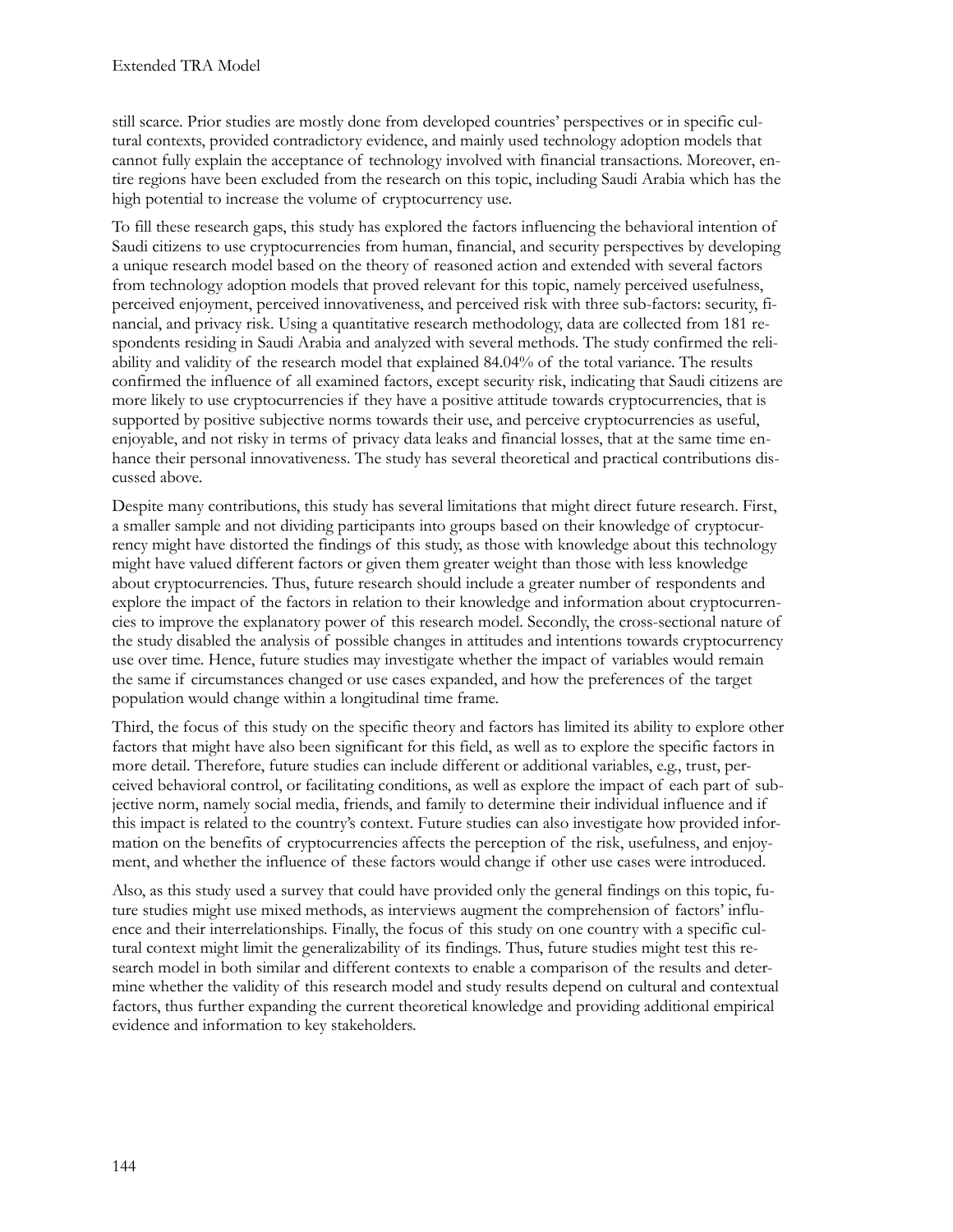#### **REFERENCES**

- Abbasi, G. A., Tiew, L. Y., Tang, J., Goh, Y. N., & Thurasamy, R. (2021). The adoption of cryptocurrency as a disruptive force: Deep learning-based dual stage structural equation modelling and artificial neural network analysis. *Plos One*, *16*(3), e0247582. <https://doi.org/10.1371/journal.pone.0247582>
- Abdeldayem, M. M., & Aldulaimi, S. H. (2020). Trends and opportunities of artificial intelligence in human resource management: Aspirations for public sector in Bahrain. *International Journal of Scientific and Technology Research*, *9*(1), 3867-3871. ht[tps://www.researchgate.net/publication/340460650\\_Trends\\_And\\_Opportu](https://www.researchgate.net/publication/340460650_Trends_And_Opportunities_Of_Artificial_Intelligence_In_Human_Resource_Management_Aspirations_For_Public_Sector_In_Bahrain)[nities\\_Of\\_Artificial\\_Intelligence\\_In\\_Human\\_Resource\\_Management\\_Aspirations\\_For\\_Public\\_Sec](https://www.researchgate.net/publication/340460650_Trends_And_Opportunities_Of_Artificial_Intelligence_In_Human_Resource_Management_Aspirations_For_Public_Sector_In_Bahrain)tor In Bahrain
- Abramova, S., & Böhme, R. (2016). Perceived benefit and risk as multidimensional determinants of Bitcoin use: A quantitative exploratory study. *Proceedings of the Thirty-Seventh International Conference on Information Systems*, *Dublin, Ireland.* <https://doi.org/10.17705/4icis.00001>
- Ajzen, I. (2020). The theory of planned behavior: Frequently asked questions. *Human Behavior and Emerging Technologies*, *2*(4), 314-324. <https://doi.org/10.1002/hbe2.195>
- Al Bawaba (2021). *Crypto news recap: 10 percent of Saudi owns crypto.* [https://www.albawaba.com/business/crypto](https://www.albawaba.com/business/crypto-news-recap-10-percent-saudi-owns-crypto-1458661)[news-recap-10-percent-saudi-owns-crypto-1458661](https://www.albawaba.com/business/crypto-news-recap-10-percent-saudi-owns-crypto-1458661)
- Al Shehhi, A., Oudah, M., & Aung, Z. (2014, December). Investigating factors behind choosing a cryptocurrency. *Proceedings of the 2014 IEEE International Conference on Industrial Engineering and Engineering Management*, *Selangor, Malaysia,* 1443-1447. <https://doi.org/10.1109/IEEM.2014.7058877>
- Alaeddin, O., & Altounjy, R. (2018). Trust, technology awareness and satisfaction effect into the intention to use cryptocurrency among generation Z in Malaysia. *International Journal of Engineering & Technology*, *7*(4.29), 8-10.
- Al-Ajam, A. S., & Nor, K. M. (2015). Challenges of adoption of internet banking service in Yemen. *International Journal of Bank Marketing*, *33*(2), 178-194. [https://doi.org/10.1108/IJBM-01-](https://doi.org/10.1108/IJBM-01-2013-0001)2013-0001
- Al-Amri, R., Zakaria, N. H., Habbal, A., & Hassan, S. (2019). Cryptocurrency adoption: Current stage, opportunities, and open challenges. *International Journal of Advanced Computer Research*, *9*(44), 293-307. <https://doi.org/10.19101/IJACR.PID43>
- Albayati, H., Kim, S. K., & Rho, J. J. (2020). Accepting financial transactions using blockchain technology and cryptocurrency: A customer perspective approach. *Technology in Society*, *62*, 101320. <https://doi.org/10.1016/j.techsoc.2020.101320>
- Alharbi, A., & Sohaib, O. (2021). Technology readiness and cryptocurrency adoption: PLS-SEM and deep learning neural network analysis. *IEEE Access*, 9, 21388-21394. [https://doi.org/10.1109/AC-](https://doi.org/10.1109/ACCESS.2021.3055785)[CESS.2021.3055785](https://doi.org/10.1109/ACCESS.2021.3055785)
- Alshamsi, A., & Andras, P. (2019). User perception of Bitcoin usability and security across novice users. *International Journal of Human-Computer Studies*, *126*, 94-110. <https://doi.org/10.1016/j.ijhcs.2019.02.004>
- Arias-Oliva, M., de Andrés-Sánchez, J., & Pelegrín-Borondo, J. (2021). Fuzzy set qualitative comparative analysis of factors influencing the use of cryptocurrencies in Spanish households. *Mathematics*, *9*(4), 324. <https://doi.org/10.3390/math9040324>
- Arias-Oliva, M., Pelegrín-Borondo, J., & Matías-Clavero, G. (2019). Variables influencing cryptocurrency use: A technology acceptance model in Spain. *Frontiers in Psychology*, *10*, 475. <https://doi.org/10.3389/fpsyg.2019.00475>
- Asif, S. (2018). The halal and haram aspect of cryptocurrencies in Islam. *Journal of Islamic Banking and Finance*, *35*(2), 91-101. <https://dx.doi.org/10.13140/RG.2.2.29593.52326>
- Aysan, A. F., Demirtaş, H. B., & Saraç, M. (2021). The ascent of Bitcoin: Bibliometric analysis of Bitcoin research. *Journal of Risk and Financial Management*, *14*(9), 427. <https://doi.org/10.3390/jrfm14090427>
- Baur, D. G., Hong, K., & Lee, A. D. (2018). Bitcoin: Medium of exchange or speculative assets? *Journal of International Financial Markets, Institutions and Money*, *54*, 177-189. <https://doi.org/10.1016/j.intfin.2017.12.004>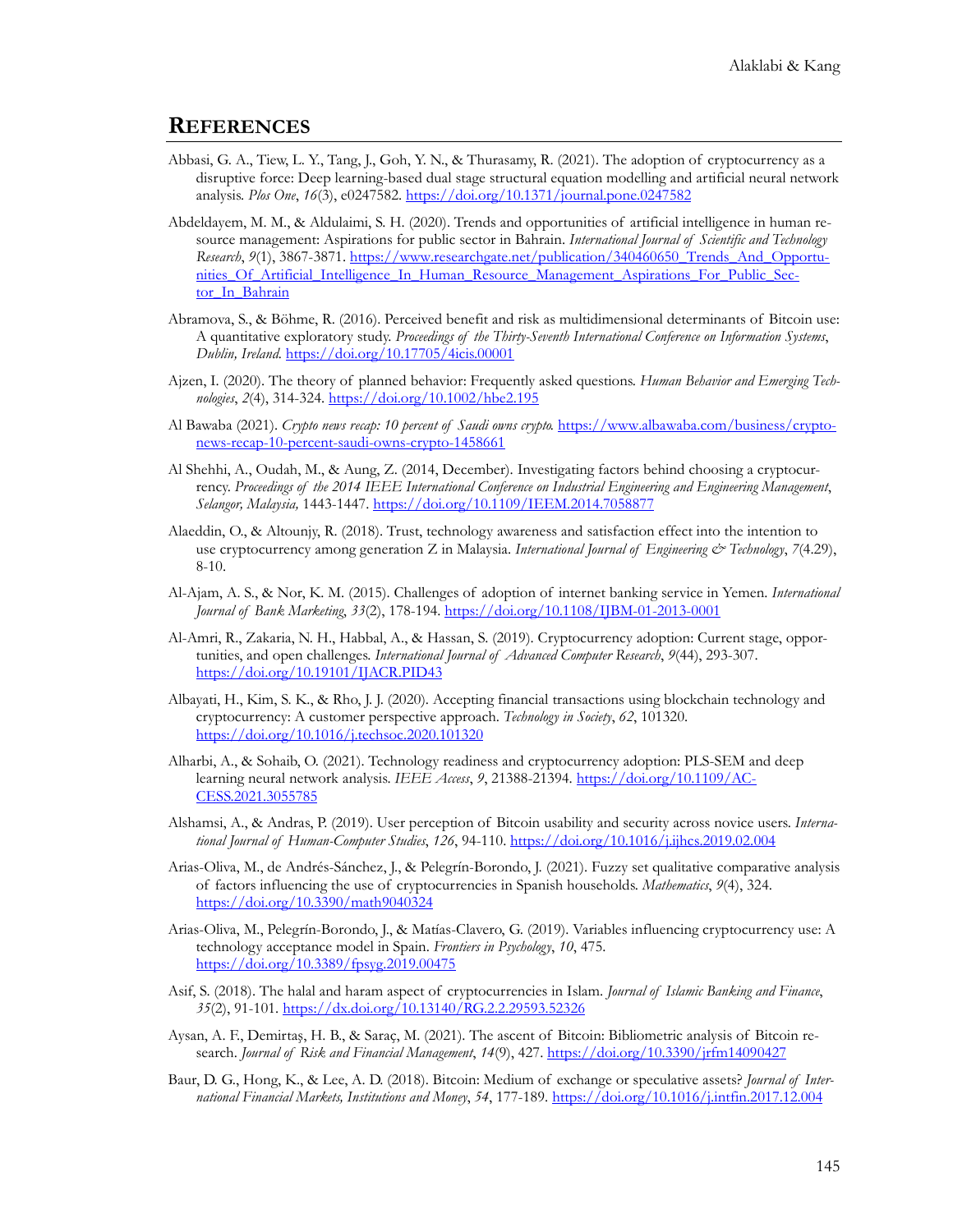- Boxer, M., & Thompson, N. (2020, December). Herd behaviour in cryptocurrency markets. *Proceedings of the 31st Australasian Conference on Information Systems*, Wellington, New Zealand. [https://espace.cur](https://espace.curtin.edu.au/handle/20.500.11937/81762)[tin.edu.au/handle/20.500.11937/81762](https://espace.curtin.edu.au/handle/20.500.11937/81762)
- Brislin, R. W. (1986). The wording and translation of research instruments. In W. L. Lonner, & J. W. Berry (Eds.), *Field methods in cross-cultural research* (pp. 137-164). Sage.
- Bujang, M. A., Omar, E. D., & Baharum, N. A. (2018). A review on sample size determination for Cronbach's alpha test: A simple guide for researchers. *The Malaysian Journal of Medical Sciences*, *25*(6), 85-99. <https://doi.org/10.21315/mjms2018.25.6.9>

Coin Market Cap. (2021). *Bitcoin price.* <https://coinmarketcap.com/currencies/bitcoin/#charts>

- Fishbein, M., & Ajzen, A. (1980). *Understanding attitudes and predicting social behaviour*. Prentice Hall.
- Gazali, H. M., Ismail, C. M. H. B. C., & Amboala, T. (2019). Bitcoin investment behaviour: A pilot study. *International Journal on Perceptive and Cognitive Computing*, *5*(2), 81-86. <https://doi.org/10.31436/ijpcc.v5i2.97>
- Getzoff, M. (2020). Most technologically advanced countries in the world 2020. *Global Finance*. <https://www.gfmag.com/global-data/non-economic-data/best-tech-countries>
- Gil-Cordero, E., Cabrera-Sánchez, J. P., & Arrás-Cortés, M. J. (2020). Cryptocurrencies as a financial tool: Acceptance factors. *Mathematics*, *8*(11), 1974. <https://doi.org/10.3390/math8111974>
- Hair, J. F., Black, W. C., Babin, B. J., & Anderson, R. E. (2014). *Multivariate data analysis*. Pearson Education.
- Hasso, T., Pelster, M., & Breitmayer, B. (2019). Who trades cryptocurrencies, how do they trade it, and how do they perform? Evidence from brokerage accounts. *Journal of Behavioral and Experimental Finance*, *23*, 64-74. <https://doi.org/10.1016/j.jbef.2019.04.009>
- Hileman, G., & Rauchs, M. (2017). Global cryptocurrency benchmarking study. *Cambridge Centre for Alternative Finance*, *33*, 33-113.<https://doi.org/10.2139/ssrn.2965436>
- Jankeeparsad, R. W., & Tewari, D. (2018). End-user adoption of bitcoin in South Africa. *Journal of Economics and Behavioral Studies*, *10*(5(J)), 230-243. [https://doi.org/10.22610/jebs.v10i5\(J\).2512](https://doi.org/10.22610/jebs.v10i5(J).2512)
- Janssen, M., Mäntymäki, M., Hidders, J., Klievink, B., Lamersdorf, W., van Loenen, B., & Zuiderwijk, A. (2015). *Open and big data management and innovation*. Springer. [https://doi.org/10.1007/978-](https://doi.org/10.1007/978-3-319-12541-1)3-319-12541-1
- Kim, M. (2021). A psychological approach to Bitcoin usage behavior in the era of COVID-19: Focusing on the role of attitudes toward money. *Journal of Retailing and Consumer Services*, *62*, 102606. <https://doi.org/10.1016/j.jretconser.2021.102606>
- Lee, W. J., Hong, S. T., & Min, T. (2018). Bitcoin distribution in the age of digital transformation: Dual-path approach. *The Journal of Distribution Science*, *16*(12), 47-56. <https://doi.org/10.15722/jds.16.12.201812.47>
- Mangano, R. (2020). Cryptocurrencies, cybersecurity and bankruptcy law: How global issues are globalizing national remedies. *University of Miami International and Comparative Law Review*, 27(2), 355. [https://reposi](https://repository.law.miami.edu/umiclr/vol27/iss2/8/)[tory.law.miami.edu/umiclr/vol27/iss2/8/](https://repository.law.miami.edu/umiclr/vol27/iss2/8/)
- Manyika, J., Lund, S., Singer, M., White, O., & Berry, C. (2016). *How digital finance could boost growth in emerging economies.* McKinsey Global Institute. [https://www.mckinsey.com/featured-insights/employment-and](https://www.mckinsey.com/featured-insights/employment-and-growth/how-digital-finance-could-boost-growth-in-emerging-economies)[growth/how-digital-finance-could-boost-growth-in-emerging-economies](https://www.mckinsey.com/featured-insights/employment-and-growth/how-digital-finance-could-boost-growth-in-emerging-economies)
- Mazambani, L., & Mutambara, E. (2019). Predicting FinTech innovation adoption in South Africa: The case of cryptocurrency. *African Journal of Economic and Management Studies*, *11*(1), 30-50. <https://doi.org/10.1108/AJEMS-04-2019-0152>
- Mendoza-Tello, J. C., Mora, H., Pujol-López, F. A., & Lytras, M. D. (2018). Social commerce as a driver to enhance trust and intention to use cryptocurrencies for electronic payments. *IEEE Access*, *6*, 50737-50751. <https://doi.org/10.1109/ACCESS.2018.2869359>
- Min, S., So, K. K. F., & Jeong, M. (2019). Consumer adoption of the Uber mobile application: Insights from diffusion of innovation theory and technology acceptance model. *Journal of Travel & Tourism Marketing*, *36*(7), 770-783. <https://doi.org/10.1080/10548408.2018.1507866>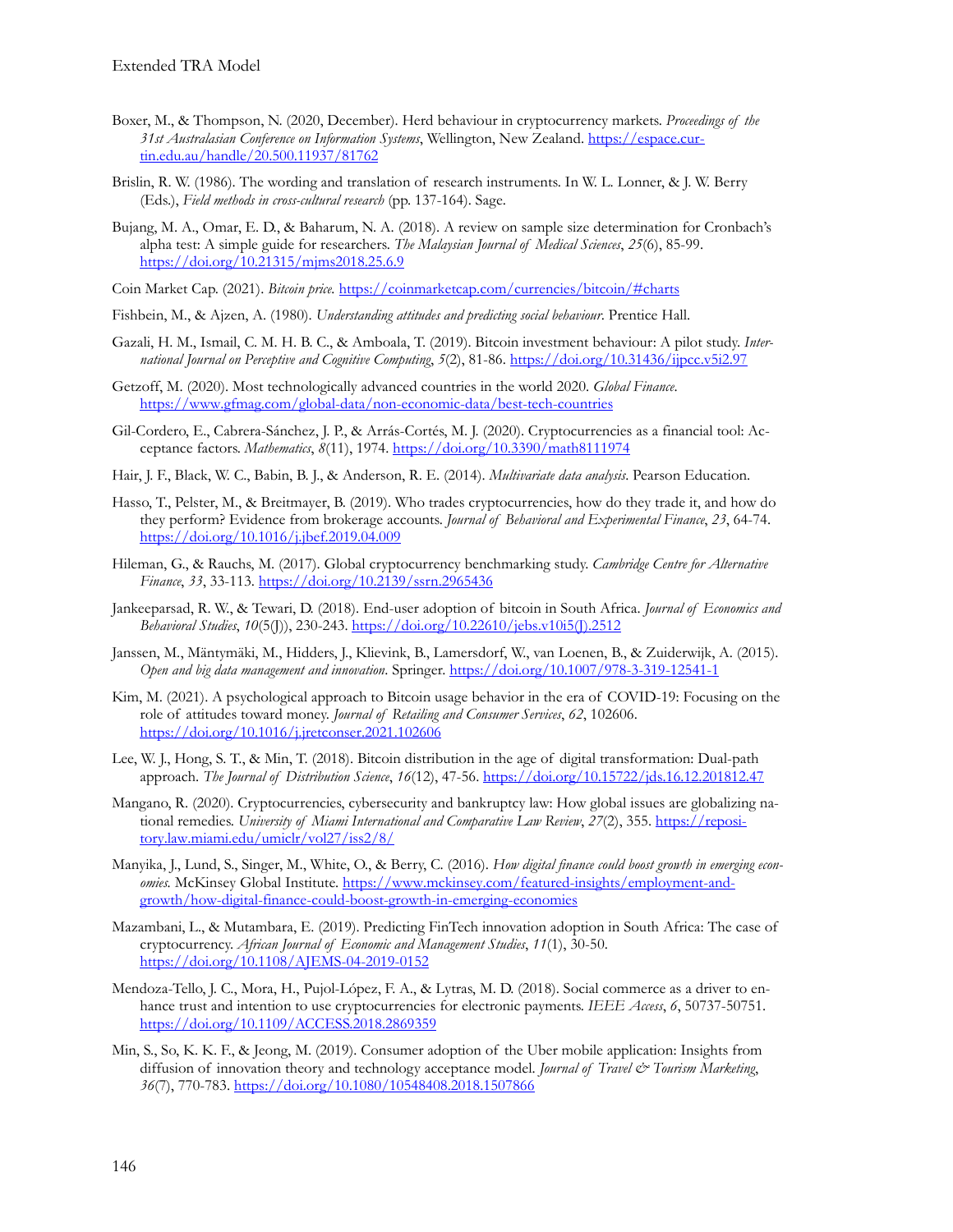- Nadeem, M. A., Liu, Z., Pitafi, A. H., Younis, A., & Xu, Y. (2021). Investigating the adoption factors of cryptocurrencies – A case of Bitcoin: Empirical evidence from China. *SAGE Open*, *11*(1), 1-15. <https://doi.org/10.1177/2158244021998704>
- Nakamoto, S. (2008). Bitcoin: A peer-to-peer electronic cash system. *Decentralized Business Review*, 21260. <https://allamericanmag.com/wp-content/uploads/2020/06/bitcoin.pdf>
- Nofer, M., Gomber, P., Hinz, O., & Schiereck, D. (2017). Blockchain. *Business & Information Systems Engineering*, *59*(3), 183-187. [https://doi.org/10.1007/s12599-017-0467-](https://doi.org/10.1007/s12599-017-0467-3)3
- Noreen, U., Ahmad, Z., Alfirm, O. S. M., & Alhomoudi, N. A. H. (2021). Any luck with Bitcoin in Saudi Arabia? In N. Alam, & A. S. Nazim (Eds), *Fintech, Digital Currency and the Future of Islamic Finance* (pp. 209-222). Palgrave Macmillan. [https://doi.org/10.1007/978-](https://doi.org/10.1007/978-3-030-49248-9_11)3-030-49248-9\_11
- Nuryyev, G., Spyridou, A., Yeh, S., & Achyldurdyyeva, J. (2018, October). Factors influencing the intention to use cryptocurrency payments: An examination of blockchain economy. *Proceedings of the TOURMAN 2018 Conference*, *Rhodes, Greece,* 303-310. <https://mpra.ub.uni-muenchen.de/99159/>
- Ostern, N. (2018). Do you trust a trust-free transaction? Toward a trust framework model for blockchain technology. *Proceedings of the Thirty Ninth International Conference on Information Systems, San Francisco.* [https://www.researchgate.net/publication/330411484\\_Do\\_You\\_Trust\\_a\\_Trust](https://www.researchgate.net/publication/330411484_Do_You_Trust_a_Trust-Free_Technology_Toward_a_Trust_Framework_Model_for_Blockchain_Technology_Completed_Research_Paper)-Free\_Technology\_Toward a Trust Framework Model for Blockchain Technology Completed Research Paper
- Pandya, S., Mittapalli, M., Gulla, S. V. T., & Landau, O. (2019). Cryptocurrency: Adoption efforts and security challenges in different countries. *HOLISTICA–Journal of Business and Public Administration*, *10*(2), 167-186. <https://doi.org/10.2478/hjbpa-2019-0024>
- Parasuraman, A. (2000). Technology Readiness Index (TRI): A multiple-item scale to measure readiness to embrace new technologies. *Journal of Service Research*, *2*(4), 307-320. <https://doi.org/10.1177/109467050024001>
- Podsakoff, P. M., MacKenzie, S. B., Lee, J.-Y., & Podsakoff, N. P. (2003). Common method biases in behavioral research: A critical review of the literature and recommended remedies. *Journal of Applied Psychology, 88*(5), 879-903. [https://doi.org/10.1037/0021](https://doi.org/10.1037/0021-9010.88.5.879)-9010.88.5.879
- Rana, N. P., & Dwivedi, Y. K. (2015). Citizen's adoption of an e-government system: Validating extended social cognitive theory (SCT). *Government Information Quarterly*, *32*(2), 172-181. <https://doi.org/10.1016/j.giq.2015.02.002>
- Rejeb, A., Rejeb, K., & Keogh, J. G. (2021). Cryptocurrencies in modern finance: A literature review. *Etikonomi*, *20*(1), 93-118. <https://doi.org/10.15408/etk.v20i1.16911>
- Saiedi, E., Broström, A., & Ruiz, F. (2021). Global drivers of cryptocurrency infrastructure adoption. *Small Business Economics*, *57*(1), 353-406. [https://doi.org/10.1007/s11187-019-](https://doi.org/10.1007/s11187-019-00309-8)00309-8
- Sas, C., & Khairuddin, I. E. (2017, May). Design for trust: An exploration of the challenges and opportunities of bitcoin users. *Proceedings of the 2017 CHI Conference on Human Factors in Computing Systems*, *Denver, Colorado,* 6499-6510. <https://doi.org/10.1145/3025453.3025886>
- Saudi Central Bank and Central Bank of the UAE .(2020). *Saudi Central Bank and Central Bank of the UAE joint digital currency and distributed ledger project.* <https://www.centralbank.ae/en/node/2382>
- Saudi General Authority for Statistics. (2021). *Latest statistical releases.* <https://www.stats.gov.sa/en>
- Saunders, M., Lewis, P., & Thornhill, A. (2016). *Research methods for business students*. Pearson Education.
- Schaupp, L. C., & Festa, M. (2018, May). Cryptocurrency adoption and the road to regulation. *Proceedings of the 19th Annual International Conference on Digital Government Research: Governance in the Data Age*, *Delft, The Netherlands*. <https://doi.org/10.1145/3209281.3209336>
- Shahzad, F., Xiu, G., Wang, J., & Shahbaz, M. (2018). An empirical investigation on the adoption of cryptocurrencies among the people of mainland China. *Technology in Society*, *55*, 33-40. <https://doi.org/10.1016/j.techsoc.2018.05.006>
- Shovkhalov, S., & Idrisov, H. (2021). Economic and legal analysis of cryptocurrency: Scientific views from Russia and the Muslim World. *Laws*, *10*(2), 32. <https://doi.org/10.3390/laws10020032>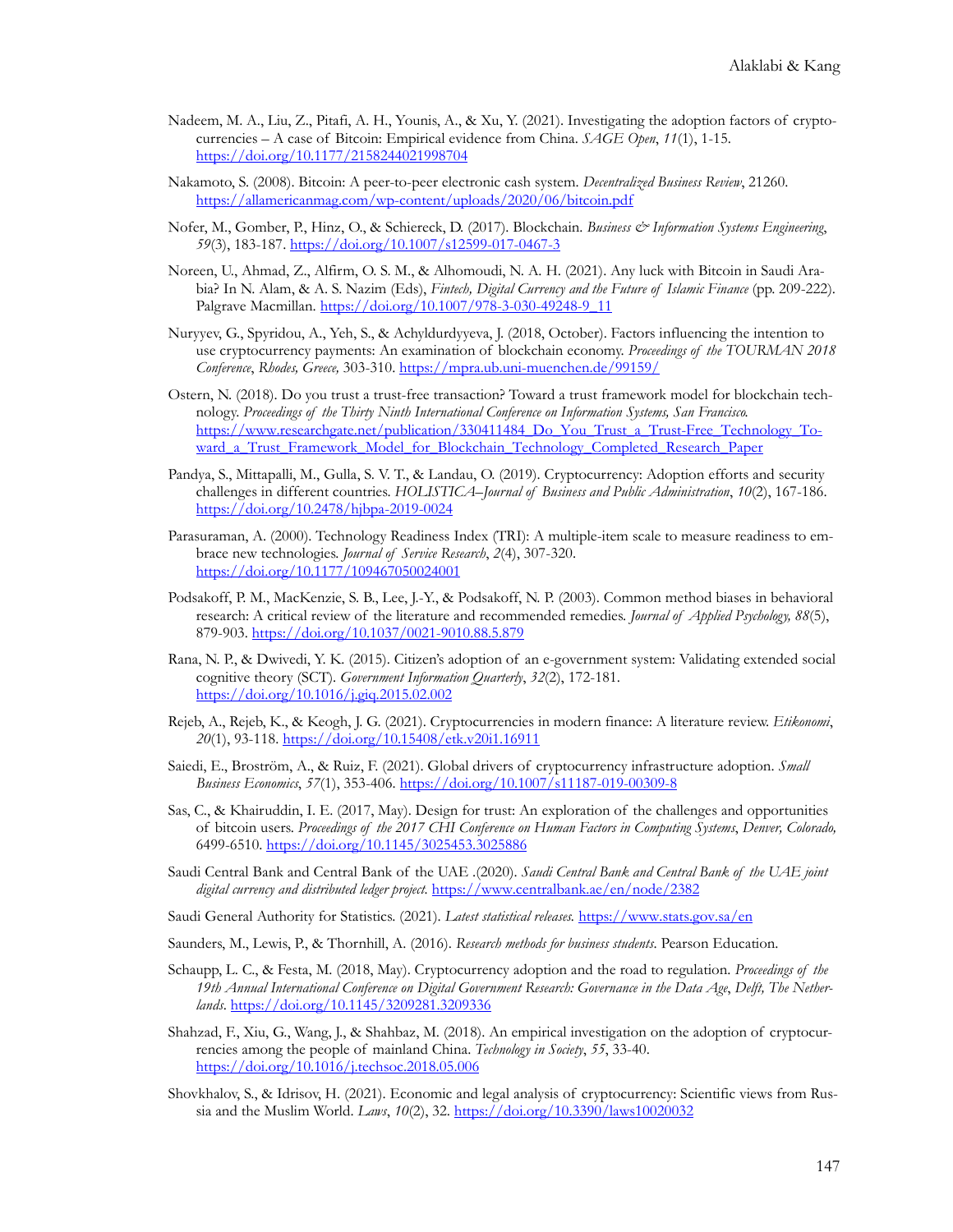- Sohaib, O., Hussain, W., Asif, M., Ahmad, M., & Mazzara, M. (2019). A PLS-SEM neural network approach for understanding cryptocurrency adoption. *IEEE Access*, *8*, 13138-13150. [https://doi.org/10.1109/AC-](https://doi.org/10.1109/ACCESS.2019.2960083)[CESS.2019.2960083](https://doi.org/10.1109/ACCESS.2019.2960083)
- Sun, W., Dedahanov, A. T., Shin, H. Y., & Kim, K. S. (2020). Switching intention to crypto-currency market: Factors predisposing some individuals to risky investment. *Plos One*, *15*(6), e0234155. <https://doi.org/10.1371/journal.pone.0234155>
- Ter Ji-Xi, J., Salamzadeh, Y., & Teoh, A. P. (2021). Behavioral intention to use cryptocurrency in Malaysia: An empirical study. *The Bottom Line*, *34*(2), 170-197. [https://doi.org/10.1108/BL-08-2020-](https://doi.org/10.1108/BL-08-2020-0053)0053
- TripleA. (2021). *Global crypto adoption.* <https://triple-a.io/crypto-ownership/>
- Ullah, N., Al-Rahmi, W. M., & Alkhalifah, A. (2021). Predictors for distributed ledger technology adoption: Integrating three traditional adoption theories for manufacturing and service operations. *Production & Manufacturing Research*, *9*(1), 178-205. <https://doi.org/10.1080/21693277.2021.1976963>
- Vehovar, V., Toepoel, V., & Steinmetz, S. (2016). Non-probability sampling. In C. Wolf, D. Joye, T. E. Smith, T. W. Smith, & Y. C. Fu (Eds.), *The SAGE handbook of survey methodology* (pp. 329-345). Sage. <https://doi.org/10.4135/9781473957893.n22>
- Venkatesh, V., Morris, M. G., Davis, G. B., & Davis, F. D. (2003). User acceptance of information technology: Toward a unified view. *MIS Quarterly*, 27(3), 425-478. <https://doi.org/10.2307/30036540>
- Walton, A., & Johnston, K. (2018). Exploring perceptions of bitcoin adoption: The South African virtual community perspective. *Interdisciplinary Journal of Information, Knowledge & Management*, *13*, 165-182. <https://doi.org/10.28945/4080>
- Won-Jun, L. (2018). Understanding consumer acceptance of Fintech service: An extension of the TAM model to understand Bitcoin. *IOSR Journal of Business and Management*, *20*(7), 34-37. [https://www.seman](https://www.semanticscholar.org/paper/Understanding-Consumer-Acceptance-of-Fintech-%3A-An-Won-jun/eb522c342fdff71a4a3cf76df03a3f043b5014c4)[ticscholar.org/paper/Understanding-Consumer-Acceptance-of-Fintech-](https://www.semanticscholar.org/paper/Understanding-Consumer-Acceptance-of-Fintech-%3A-An-Won-jun/eb522c342fdff71a4a3cf76df03a3f043b5014c4)%3A-An-Won[jun/eb522c342fdff71a4a3cf76df03a3f043b5014c4](https://www.semanticscholar.org/paper/Understanding-Consumer-Acceptance-of-Fintech-%3A-An-Won-jun/eb522c342fdff71a4a3cf76df03a3f043b5014c4)
- Yoo, K., Bae, K., Park, E., & Yang, T. (2020). Understanding the diffusion and adoption of Bitcoin transaction services: The integrated approach. *Telematics and Informatics*, *53*, 101302. <https://doi.org/10.1016/j.tele.2019.101302>
- Zamzami, A. H. (2020). The intention to adopting cryptocurrency of Jakarta community. *Dinasti International Journal of Management Science*, *2*(2), 232-244. <https://doi.org/10.31933/dijms.v2i2.448>
- Zarifis, A., Efthymiou, L., Cheng, X., & Demetriou, S. (2014). Consumer trust in digital currency enabled transactions. In W. Abramowicz, & A. Kokkinaki (Eds.), Business Information Systems Workshops (pp. 241- 254). Springer[. https://doi.org/10.1007/978-](https://doi.org/10.1007/978-3-319-11460-6_21)3-319-11460-6\_21

### **AUTHORS**



**Saad Alaklabi** was born in Dammam, Saudi Arabia in 1987. He received the B.S. degree in Computer Science from King Abdulaziz University, Saudi Arabia, in 2009 and the M.S. degree in Information Technology from University of Newcastle, Australia, in 2012. Since 2014, he has been a lecturer in the Computer Science Department, Shaqra University. He is doing his Ph.D. in the Faculty of Engineering and Information Technology, University of Technology Sydney (UTS), Australia.